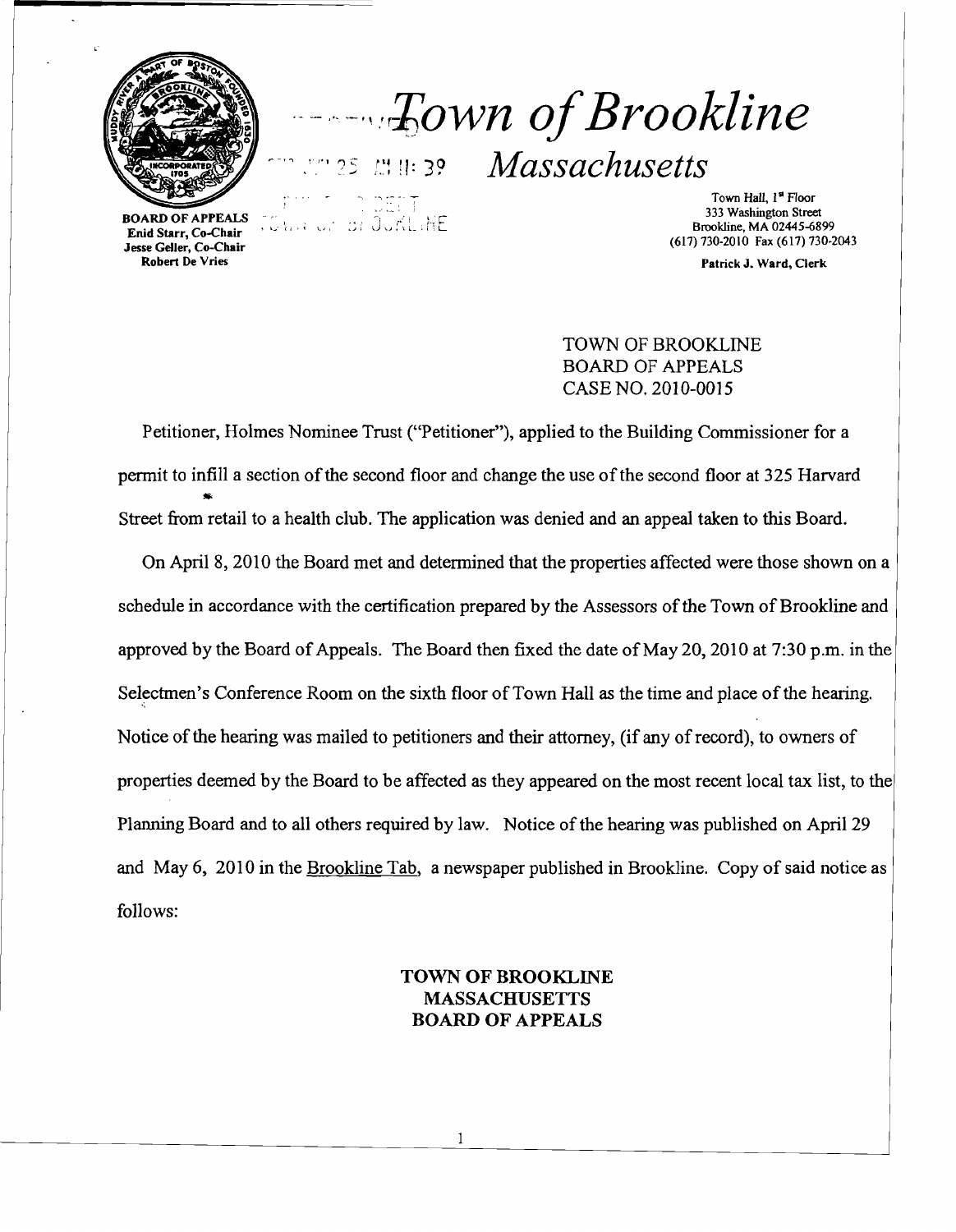Pursuant to M.G.L., C.39, sections 23A &23B, the Board of Appeals will conduct a public hearing to discuss the following case:

Petitioner: Holmes Nominee Trust Owner: Holmes Nominee Trust Location of Premises: 325 Harvard Street Date of Hearing: May 20,2010 Time of Hearing: 7:30 p.m. Place of Hearing: Selectmen's Hearing Room, 6<sup>th</sup> Floor.

 $\mathbf{L}$ 

A public hearing will be held for a Special Permit from:

4.07; Table of Use Regulations, Use #18, special permit required. 5.06.4.b, Special District Regulations; Special Permit required. 5.09.2.a&h; Design Review, special permit required. 5.43; Exceptions To Yard And Setback Regulations, special permit required. 5.70; Rear Yard Requirements, variance required. 6.02, Table of Off-Street Parking Requirements; (Change of Use, 6.01.2) Variance required. 6.02.l.b; Off-Street Parking Space Regulations, special permit required. 8.02.2; Alteration or Extension; special permit required

of the Zoning By-Law to infill a section of the second floor and change the use from retail to a health club per plans at 325 Harvard S1.

Said premises is located in an G-1.75 (CC) general business zoning district.

*Hearings, once opened, may be continued by the Chair to a date and time certain. No further notice will be mailed to abutters or advertised in the TAB. Questions regarding whether a hearing has been continued, or the date and time of any hearing may be directed to the Zoning Administrator at 617-734-2134 or check meeting calendar* 

*at:http://calendars. town. brookline.ma. uslMasterTownCalandar/?FormID=158.* 

The Town of Brookline does not discriminate on the basis of disability in admission to, access to, or *operations ofits programs, services or activities. Individuals who need auxiliary aidsfor effective communication in programs and services ofthe Town ofBrookline are invited to make their needs known to the ADA Coordinator, Stephen Bressler, Town ofBrookline, I1 Pierce Street, Brookline, MA 02445. Telephone:* (617) *730-2330; TDD* (617) *730-2327.* 

## Enid Starr Jesse Geller Robert De Vries

At the time and place specified in the notice a public hearing was held by this Board. Members

present were Chairman Enid Starr, Jonathan Book and Robert De Vries.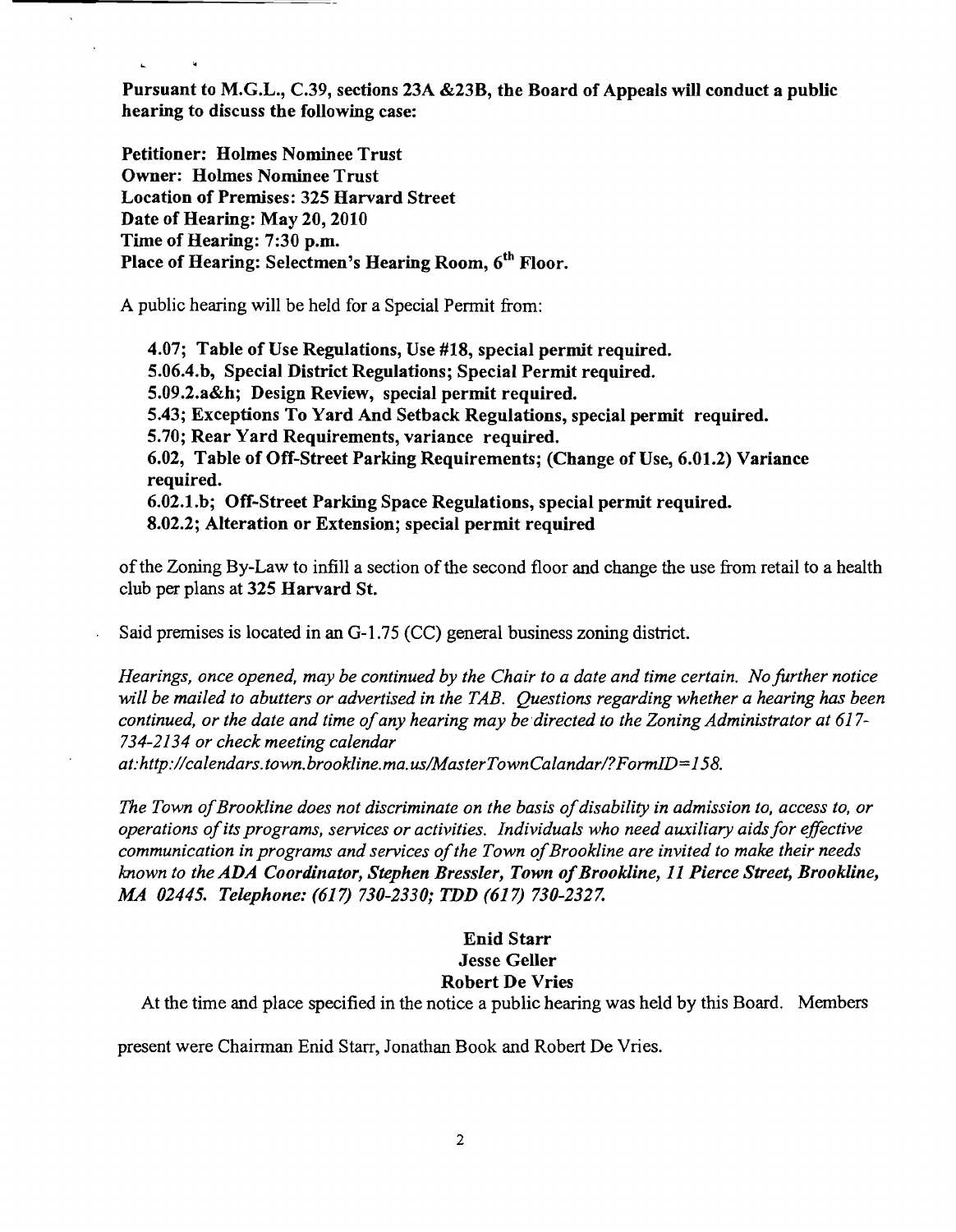The Petitioner was represented by Gary P. Lilienthal of Bernkopf Goodman LLP, 125 Summer Street, Boston, MA 02110-1620. Mr. Lilienthal waived the reading ofthe public notice.

 $\mathbf{r}$ 

Mr. Lilienthal briefly outlined the application. The area of the building under consideration is the entire second floor and an entryway on the first floor. Petitioner proposes to add a 1,933 square foot infill between two unconnected portions of the second floor on the north side of the building. Most recently, the building was occupied by Barnes & Noble Bookstore, but it vacated the premises eighteen months ago. The second floor has remained vacant during the prior eighteen months, posing a financial hardship to the Petitioner. Mr. Lilienthal then outlined the relief sought.

1. Article IV, Section 4.07 of the Zoning By-law, Use 18, which allows a health and fitness membership club, requires a Special Permit for that use.

2. Article V, Section 5.06.4.b requires a Special Permit due to the location of the building in a Special Use District.

3. Article V, Section 5.09, a Special Permit is required for design review on Harvard Street and in the Coolidge Corner District.

4. Article V, Section 5.43 requires a Special Permit inasmuch as the Petitioner is requesting a 1,933 square foot infill, in part, in a side yard, although the building will not be extended beyond its existing footprint and will only be built up.

 $\cdot$  3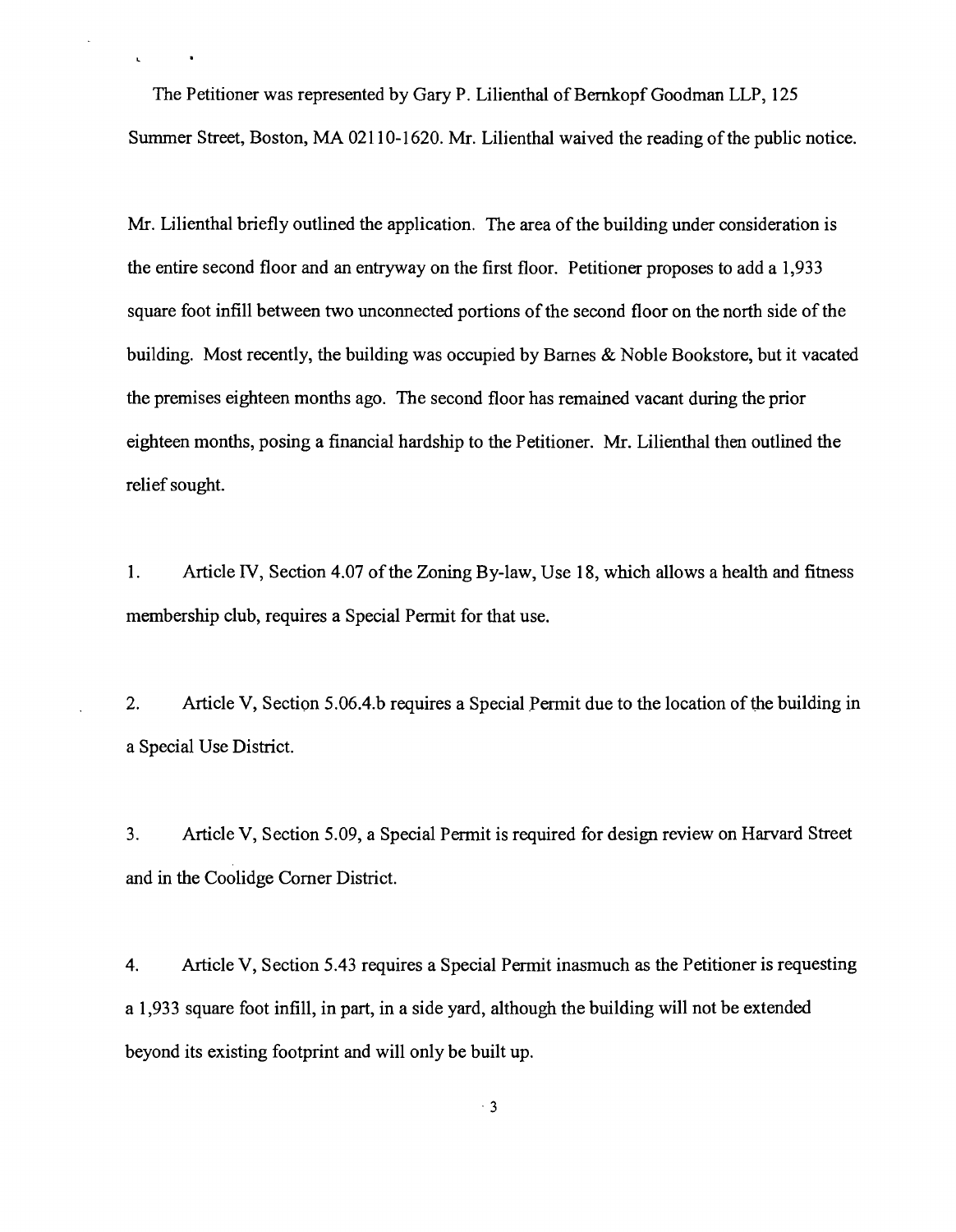5. Article VI, Section 6.02.b.3, requires three additional parking spaces as a result of the 1,933 square feet infill, which may be waived by Special Permit.

 $\ddot{\phantom{a}}$ 

6. Article VIII, Section 8.02, a change of a pre-existing, non-conforming structure or use requires a Special Permit.

In addition to the six (6) aforementioned Special Permits, Mr. Lilienthal explained that the Building Department noted that two of the issues which could be addressed by Special Permit could also be addressed by Variance. The variances which could be granted are: (a) construction in the side yard or rear yard under Section 5.70 of Article 5; and (b) the off street parking requirements under Article 6, Section 6.02. Mr. Lilienthal then explained that these can be granted, at the Board's discretion, either by Special Permit or by Variance.

Mr. Lilienthal noted that Healthworks is already a good corporate citizen of the Town of Brookline, having a location at 920 Commonwealth Avenue in Brookline. Mr. Lilienthal then noted that the presentation would consist of four parts: architectural, traffic and parking, Healthworks and legal. Mr. Lilienthal then introduced the team which had been assembled for the project as follows. Mr. Stu Pratt a principal of the Holmes Nominee Trust, the owner. Mark Harrington, Matthew Harrington and Mark Harrington, Jr. the principals and owners of Healthworks. Eric Brown, the Project Architect with PCA Associates, and Robert Michaud, a Traffic Engineering Consultant from MDM Transportation Consultants.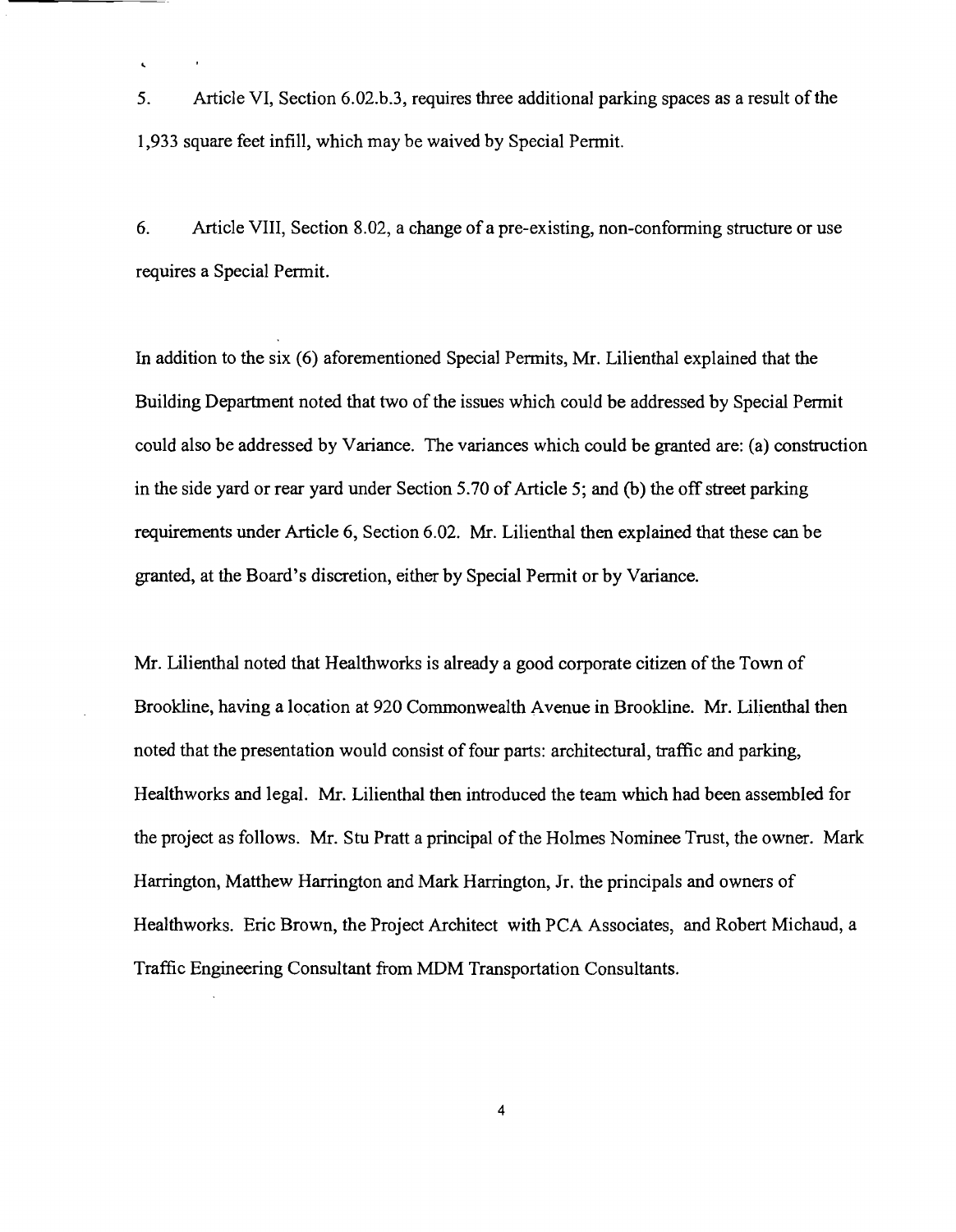Eric Brown presented the architectural aspects of the proposal. Architectural plans, both rear and front elevations depict no change from existing conditions. The elevation from the north side, with a before and after view, show the infill. Chair Starr asked what was there now, and Mr. Brown responded that the utilities were on the single story roof where the infill would be constructed and they will be moved so as to minimize sight view. Mr. De Vries asked for an explanation as to how the brickwork would be handled with the infill. Mr. Brown explained that the existing brick was painted and the new brick would be painted the same color as the existing wall. Mr. De Vries then asked if the bricks will be "toothed in", and Mr. Brown explained yes. Harriet Rosenstein, a Town Meeting member from District 9 asked what "toothed in" meant, and Mr. Brown and Mr. De Vries explained that it was a process by which brick from the existing adjacent areas would be removed and new brick would be woven in so as to give the appearance that it was all built at the same time rather than a straight line down where the addition was inserted. Mr. Book asked for the square footage of this tenant's space. Mr. Lilienthal answered that the tenant would occupy existing square footage of approximately 17,000 square feet and with the addition of 1,933 square feet. The infill would increase the overall gross square footage of the building by approximately 5.6%. Eunice White, Town Meeting member from District 2 asked for a clarification ofthe statement that the utilities would not be visible and asked ifthis applied to every direction. Mr. Brown responded that the utilities would be visible if you were 80 feet away on Harvard Street to the north, but that the size of the utilities would diminish with distance, and that they would be blocked by mature trees. From other perspectives, utilities should not be visible.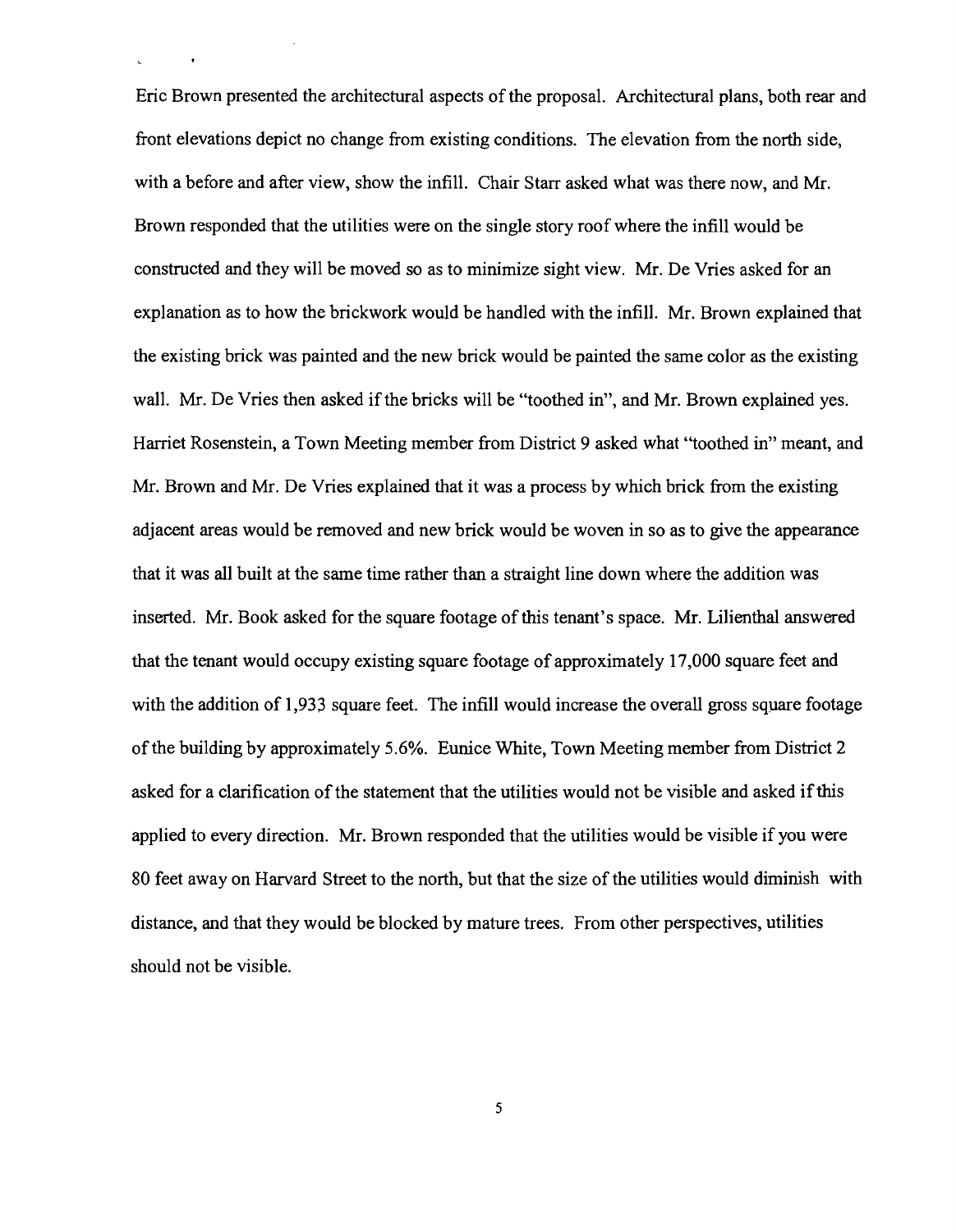Robert Michaud from MDM Traffic Consultants advised the Board of the basis for the parking and traffic study. The study was performed in the context of the Coolidge Corner area and considered available public parking spaces within  $\frac{1}{4}$  mile proximity to the site, comparing the historic use and potential use as retail space and the proposed use as a membership health and fitness club. Mr. Michaud pointed out that any comparison to "no use" for the space was neither appropriate nor merited. Mr. Michaud then introduced a chart showing the existing use ofthe parking facilities at the Healthworks location at 920 Commonwealth Avenue at various times during the day as the basis for measuring the peak periods for use. Ms. Starr asked Mr. Michaud to explain the basis for the number of parked vehicles shown on the chart. Mr. Michaud stated that the parking data was based upon the Healthworks use of the parking garage which is attached to the 920 Commonwealth Avenue facility as evidenced by ticket validations provided at no charge by Healthworks at that location. Ms. Starr asked ifthere was ever a time when the garage attached to 920 Commonwealth Avenue became full, and there was overflow. Mark Harrington, President of Healthworks stated that he does not believe that a Healthworks customer has ever been turned away from the 920 Commonwealth Avenue garage. While he suspects that the garage may get full during office hours, he is not aware of any examples of overflow based on Healthworks use. Mr. Michaud noted that according to the data provided to him, half of the staff arrives by non-automotive means. He also noted that according to the graph the highest level of activity at Healthworks location is 6:00 p.m. or later and that the early morning and middle of the day are not peak periods. He also noted that this reflects industry trends. Mr. Michaud then introduced a photographic aerial view of the area surrounding the site, and a circle drawn to depict a quarter mile radius. He then noted that within that area there are 427 spaces available for the public use; the Center Street East lot spaces, the Babcock Street lot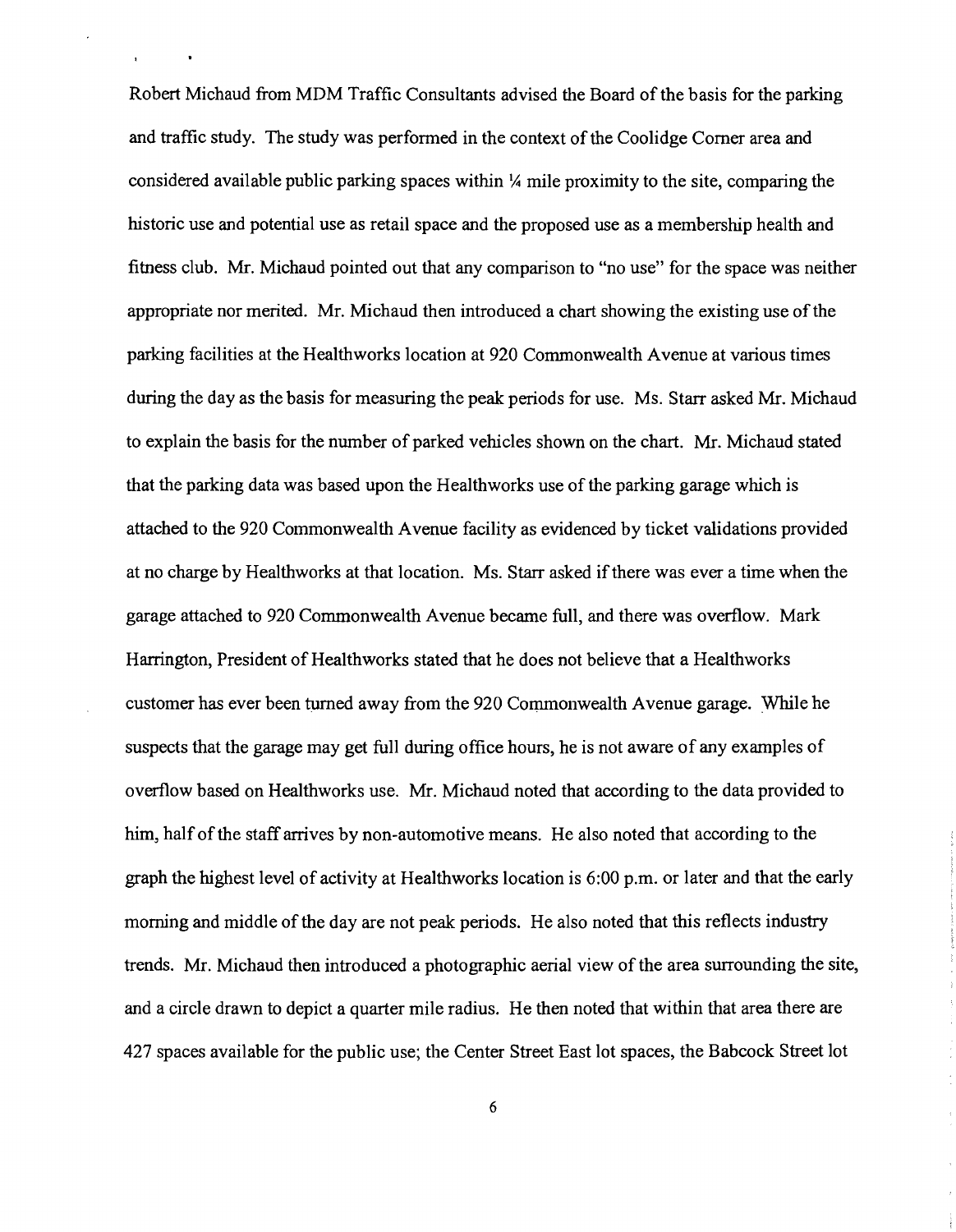spaces and on-street metered parking. Mr. Michaud's staff counted the number of vacant spaces during the hours of concern. During the morning hours, encompassing the 7:45 to 8:15am hours, there were more than 100 vacant spaces counted. At 3:00 p.m., there were more than 131 available spaces. At night during the peak hour of  $6:00$  p.m. the number of vacant spaces becomes even larger. Mr. Michaud stated that, as instructed, he paid particular concern to the traffic situation between 7:45 and 8: 15am, during the Devotion School peak drop-off period. Mr. Michaud stated that there were 100 spaces in the Center Street East lot and 50 spaces in the Babcock lot, which were more than ample capacity during the morning period. Mr. De Vries asked Mr. Michaud whether or not these had been averaged over a number of days. Mr. Michaud responded that this was one representative day between 7:45 and 8:15 a.m. Mr. Michaud went on to note that during the early morning hours, the parking uses did not correspond or conflict with local businesses in the neighborhood. He also noted that a retail use would generate approximately three times the amount of traffic based on industry standards for a retail use versus a membership health and fitness club use. Mr. Michaud noted that the Petitioner's awareness and concern for the Devotion School morning and afternoon pick-up issue will prompt Healthworks to promote preferred parking area for the Center Street East lot for those of its members who do arrive via automobile. They will also be providing a subsidized Tpass program for their employees. Mr. Michaud stated that the Petitioner would favor short term parking at the meters in front of the premises for use during Devotion School peak hours. Mr. Book then asked Mr. Michaud to elaborate on the membership levels, and particularly those members that will be driving to the club. Mr. Michaud stated that the proposed facility, while half the size physically as Commonwealth Avenue, would hopefully remain at the current membership level of about 3,000 members. It was noted that many members of the current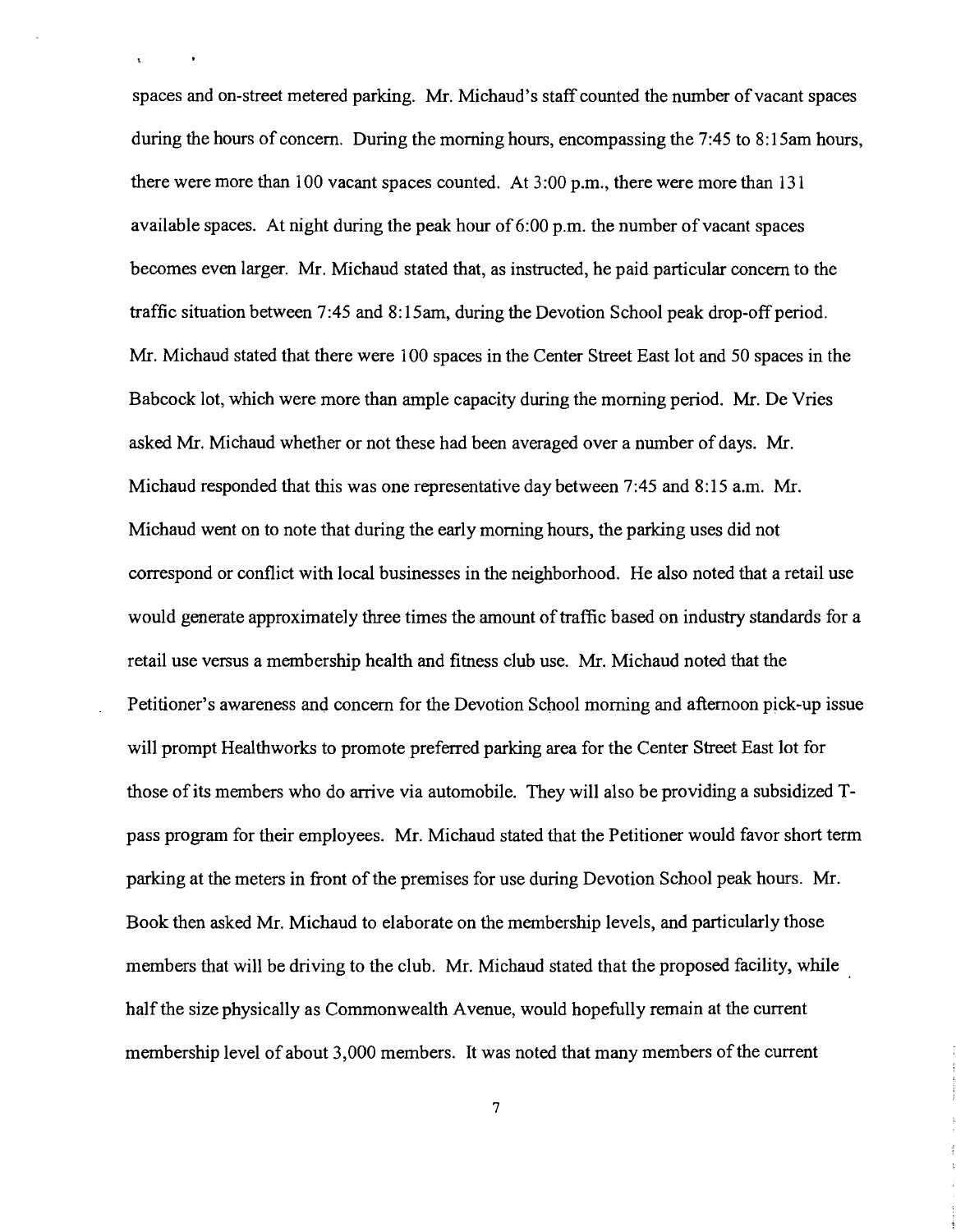operation reside within the geographic area to which Healthworks wishes to move on Harvard Street. Mr. Harrington added that their heaviest zip code membership for the Commonwealth Avenue facility is the 02446 (Brookline) zip code. Mr. Harrington noted that he expected far fewer people to drive and Mr. Harrington handed out a demographic breakdown of members which was accepted by the Chair and labeled Exhibit 2. Mr. De Vries asked for a clarification as to parking availability and Mr. Michaud informed him that there were 179 spaces. Ms. Rosenstein then asked if those 179 spaces were based on a single day's observation, and Mr. Michaud replied that it was. Ms. White asked if there was a review of the parking when the Coolidge Comer Theater was open. Mr. Lilienthal asked if that question could be deferred, as it was going to be addressed by Mr. Harrington during his presentation. Charlotte Mao, Devotion School parent and PTO Chair, asked if Mr. Michaud knew the date on which the study was done. Mr. Michaud stated that the believed it was on a Thursday. Ms. Starr asked if school was in session on that date and Mr. Michaud informed her that it was. Pam Katz, Town Meeting member from Precinct 9, raised the concern that more parents drive in winter months and asked ifthat was taken into consideration. Mr. Michaud stated that the study relative to the Commonwealth Avenue operation took that into consideration by looking at 4 days in March. He noted that the study paid specific attention to the potential for conflicts with the Devotion School traffic and noted that the peak use of the health and fitness facility was at and after 6:00 p.m. Ms. Katz then noted that parking is prohibited in the Babcock lot until 8:00 a.m. because there is reserved overnight parking. Mr. Lilienthal asked that it be noted that this was covered in the study which was performed between 7:45 and 8: 15 a.m. taking into consideration the fact that the Babcock Street opened to the public at 8:00 a.m.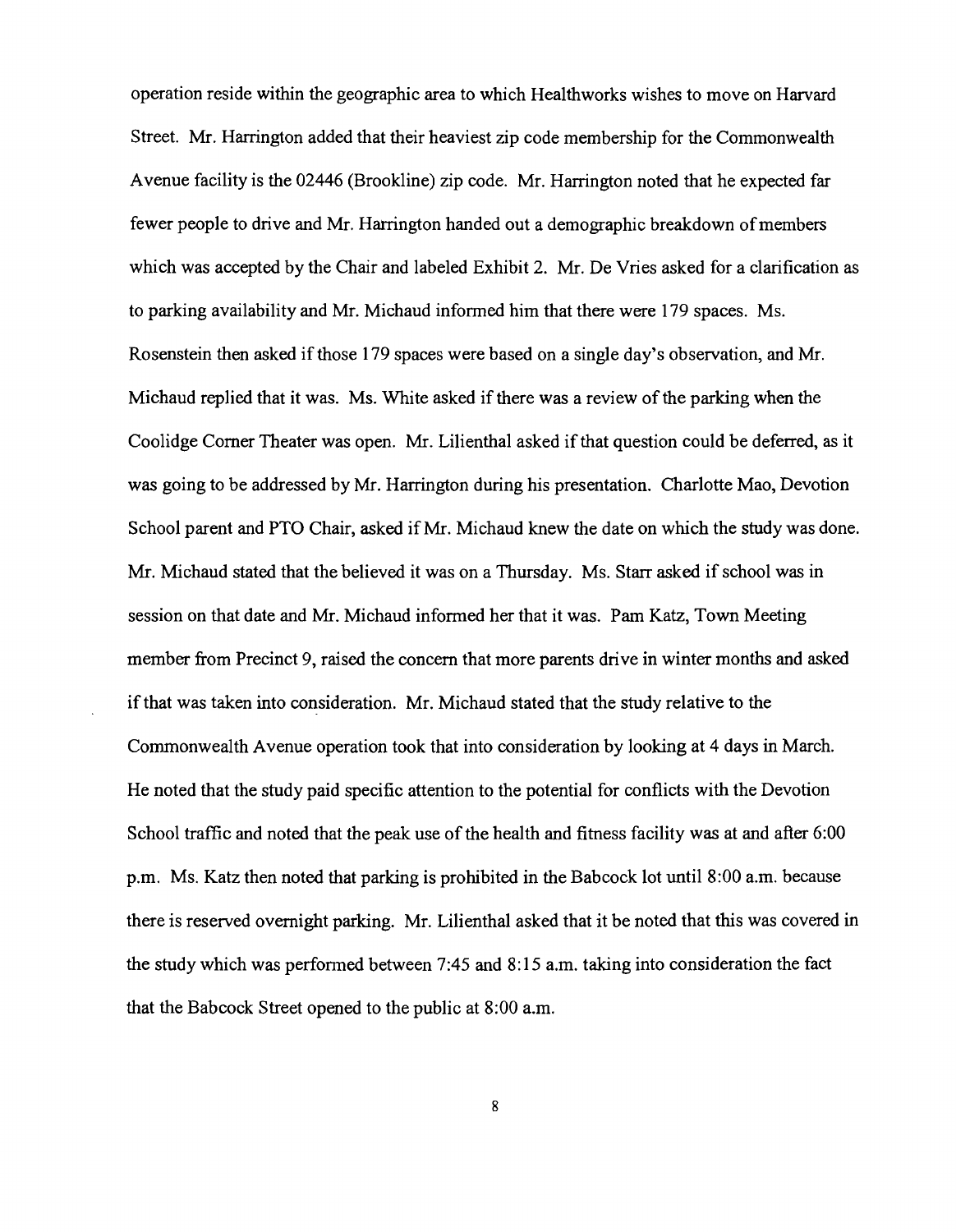Mark Harrington, the founder and president of Healthworks stated that he was proud to have been a good corporate citizen and neighbor in Brookline for 19 years at the Commonwealth Avenue and Chestnut Hill locations. He noted they had been in business for 33 years with seven locations currently in the Greater Boston area, two of which in the Boston area were non-profit foundations for inner city members. He noted that they were a family business and that his two sons had joined him in the business. He also noted that he had recently hosted a corporate challenge, which included a group of Brookline policewomen and that Healthworks was recently voted the best women's fitness club in America. Mr. Harrington noted that they do considerable fundraising for "Partners in Health" and that they and their members had recently donated approximately \$85,000 for Haitian health relief. Mr. Harrington stated that they are planning the move to Harvard Street so that they can move closer to their members. Previously, at 920 Commonwealth Avenue, they were known as a "student" health club, but are no longer that, and cater more toward the population in the 02446 (Brookline) zip code. Ms. Starr then asked Mr. Harrington ifthey were closing the 920 Commonwealth Avenue location. Mr. Harrington answered that they were, in light of the fact that 20,000 people live and 10,000 people work within  $\frac{1}{2}$  mile location of the Harvard Street location. He believes that the bulk of the membership would come from the 02446 zip code and would expect many of them to walk to the club. The Harvard Street club would be a much smaller club physically, and would not be expected to receive the peak traffic levels of the other larger locations. Mr. Harrington reported that he spoke with Michael Maynard, Chair of the Coolidge Corner Theater with respect to the theater's concerns. Mr. Harrington reported that the peak hours for use of the fitness and health club were the opposite of those of the theater, and were the opposite of most retail locations. Mr. Harrington expressed that they would not be planning a move to this location if they did not

 $\ddot{\phantom{a}}$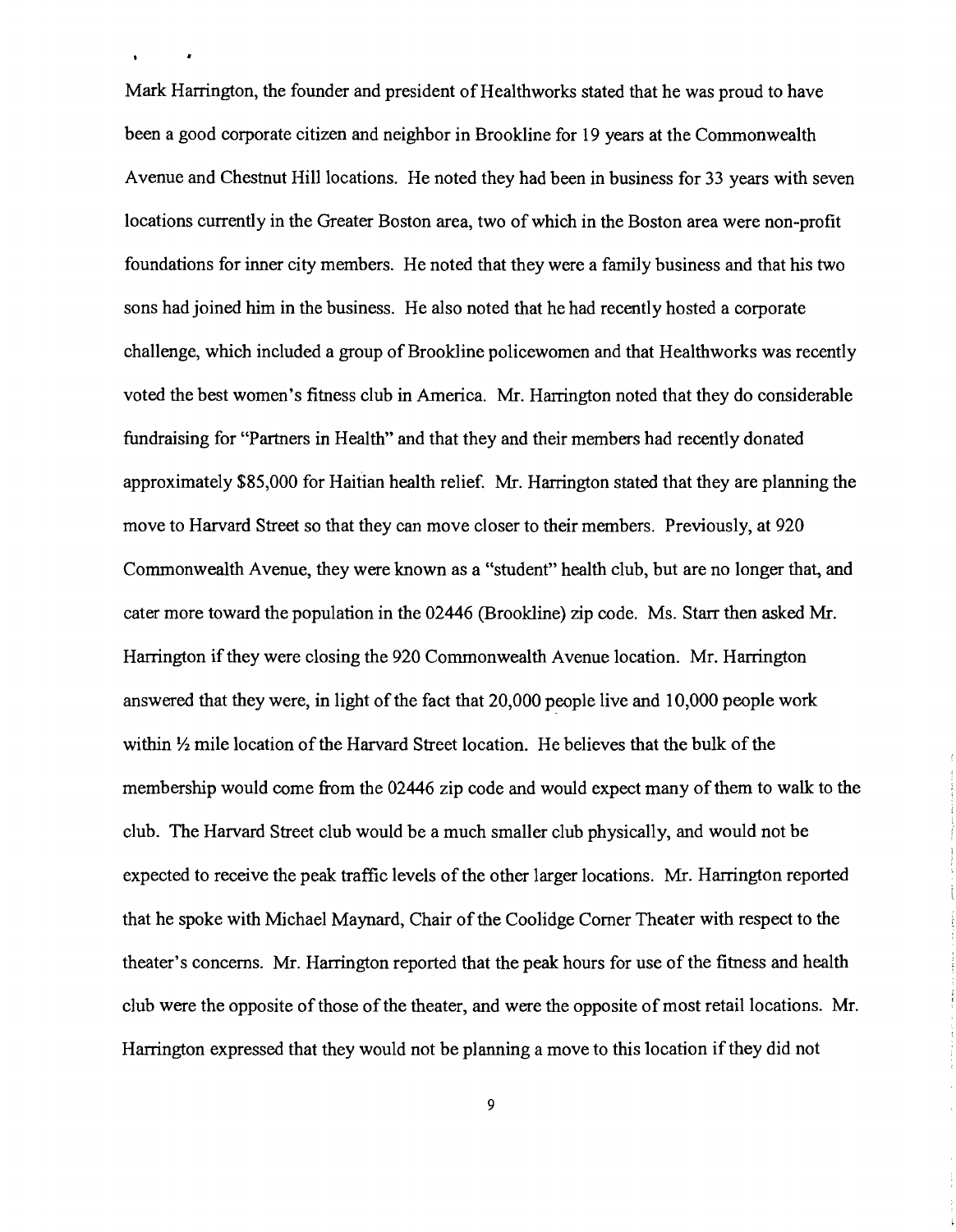believe they had enough parking and availability for staff and members and that he did not expect more than 40% of the members to drive to the location. Mr. Harrington also noted that they were proposing to donate a local amenity in the amount of \$1 0,000 to be spent on improvement of the grounds and playground of the Devotion School.

•

Mr. Lilienthal noted that the property has remained vacant for 18 months since Barnes & Noble left, thus posing an extreme financial hardship to the Petitioner. He also noted that this is not a question of whether the space should remain vacant or be occupied but is a question of whether Healthworks is suitable for this location compared to another use. He noted that there seemed to be "no evidence of a sigh of relief" for Coolidge Corner with respect to parking and traffic when Barnes & Noble left and that the Healthworks use would not make traffic or parking substantially worse. Under the zoning By-law, the proposed use requires the same parking requirements as the prior retail use. However, a Special Permit is needed for the parking component of the infill portion of the requested relief, regardless of the occupant. The infill, requires three parking spaces which may be waived by Special Permit under By-law Section 6.02.l.b The Petitioner views the infill as a positive, in that the current utilities and iron pipe fence on the only single story part of the building are an eyesore to the abutting area. There will be no detriment to the public caused by the infill. The infill will create a more coherent and compatible space and will have a positive affect on the view of the building from the surrounding areas by relocating the utilities and elimination of the fence. It should also be noted that the muralist who painted the existing mural was consulted and that she felt there would be no adverse affect on the mural as a result of the infill. The affect on the neighborhood and the salutary affect on the intent of the zoning is noteworthy due to the fact that there is no height or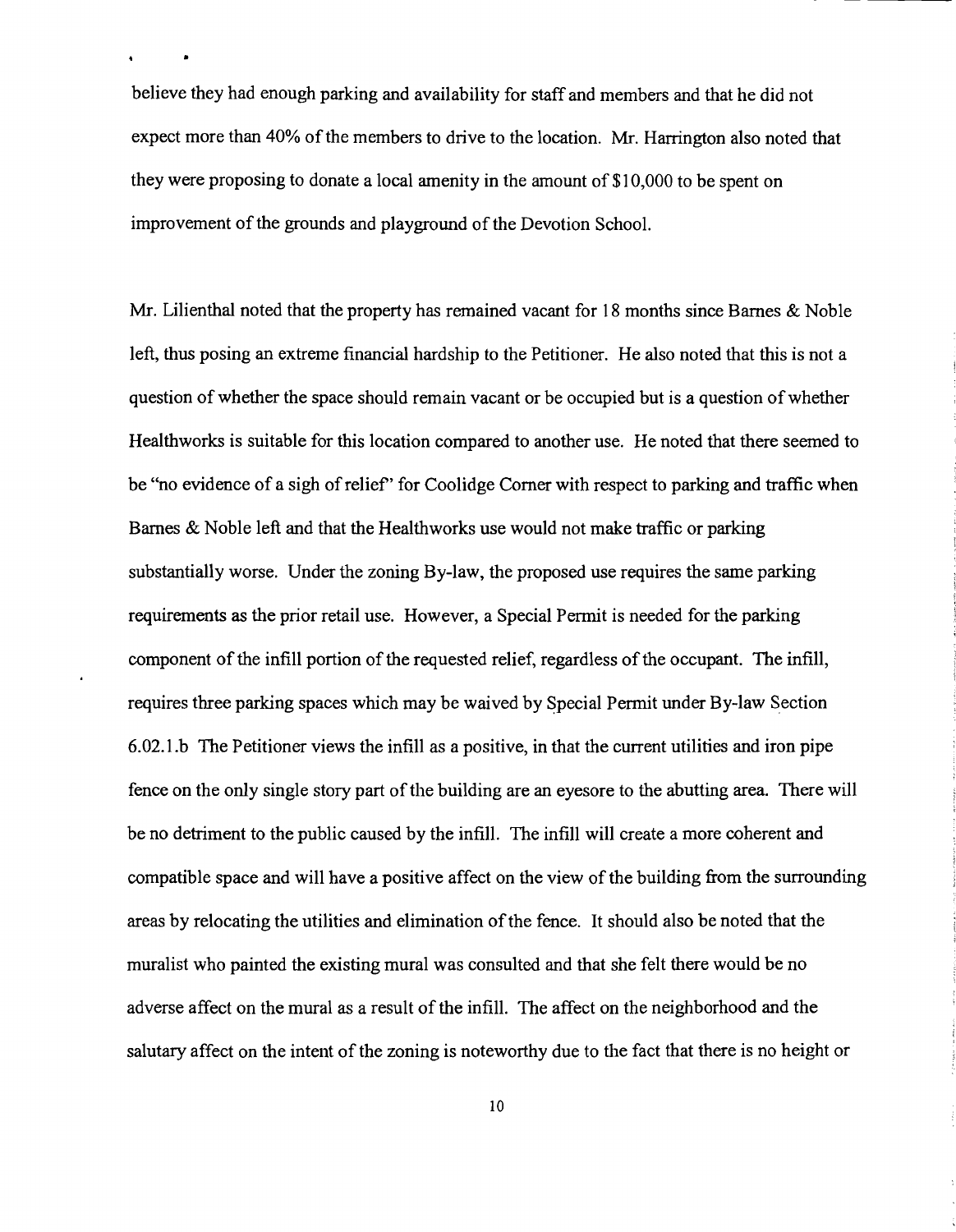no rear yard issue as a result of the infill. The infill will not physically extend the existing side yard non-conformity beyond its current condition inasmuch as the first floor of the building is already built to the lot line on the Devotion School side and this would only extend that area vertically and in terms of the bulk but not create a greater side yard non-conformity. Mr. Lilienthal noted that actually in the G 1.75 district there is no side yard requirement but because the Petitioner's building abuts a "T" district, a side yard requirement is deemed to exist to the same extent it would if the property were in a T district, that is 20 feet. Since this is an alteration or extension of an existing non-conforming use, Section 8.02 of the By-law, as well as Section 5.43 of the By-law allow this by Special Permit. It should be further noted that the adoption of the side yard of the abutting T district is not what the By-law contemplated here inasmuch as the use in the abutting T District is not a "T" use, but is a municipal use for school purposes. This alone justifies the requested relief.

With respect to the special district requirements under Section *5.60A.b* and the design review criteria under Section 5.09, it was noted that the Petitioner went through an exhaustive design review. The Petitioner reached out to the Devotion School, met with representatives of the Building Department, Planning Department and the Coolidge Comer Theater. They also met with members of the Board of Trustees of the abutting condominium property to the rear and the first floor tenants at the building. In its application to the Zoning Board for the relief requested, the Petitioner addressed all of the criteria under the Section 5.09 review requirement. It should be noted specifically that delivery and loading requirements will be far less than the previous use. There will be no affect on the environment and the streetscape of the building will not be changed. The Petitioner noted that the provisions of Section 6.02, as to parking waivers of the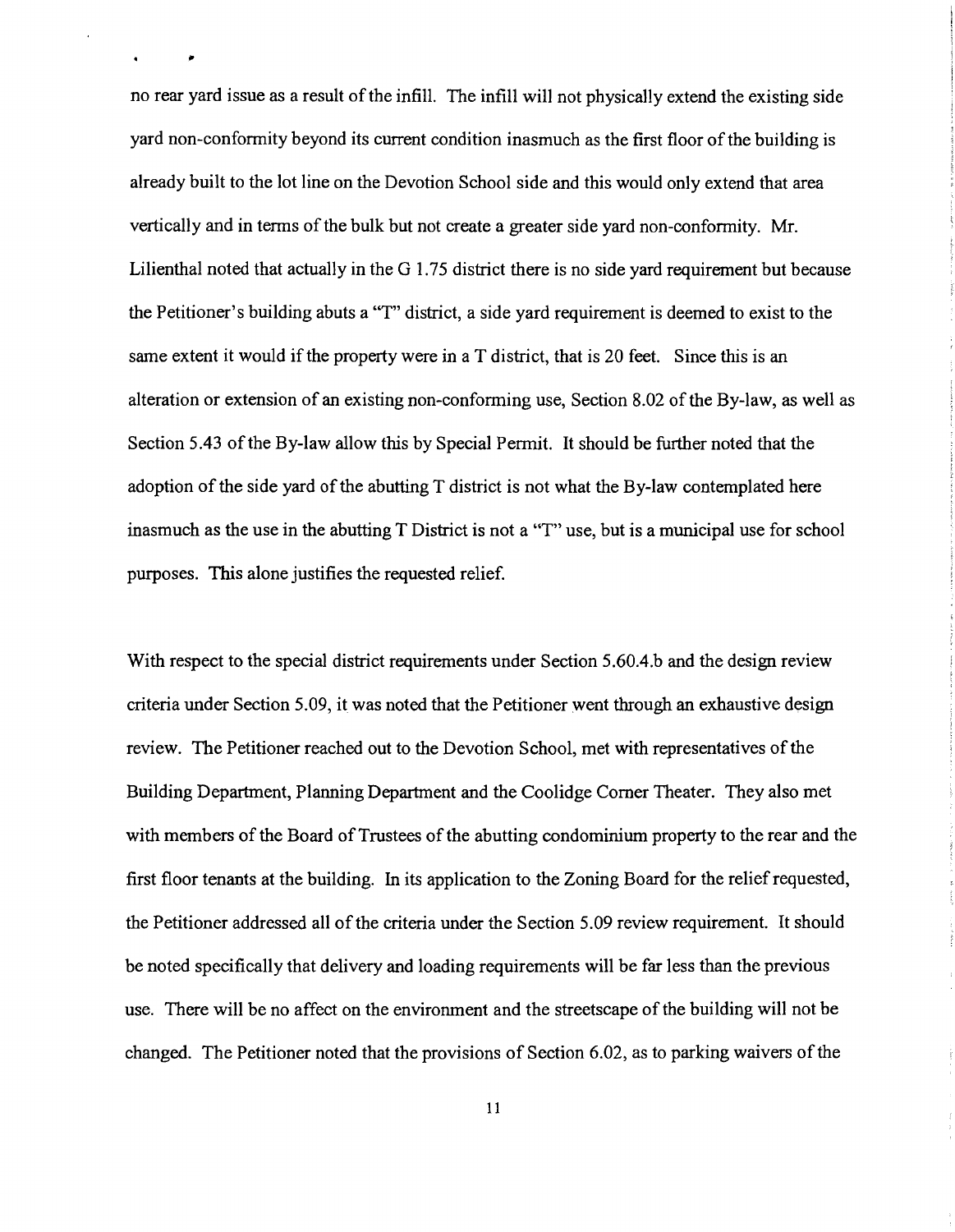By-law was recently changed by Town Meeting to be less restrictive than the prior provisions but either the past or current 6.02 requirements for Special Permit for parking waiver of 3 spaces would be met by the existing request. There is no space on the site for parking to be constructed, and due to the existing conditions and shape of the site, no parking can be provided on the site. The Petitioner believes, based on its Traffic Consultant's review, that the demand for parking for the proposed use will actually be less than that for the prior retail use. The Petitioner has tried to be sensitive to the parking issues of the neighborhood and the Devotion School specifically and would note again that the highest parking demand is at and after the 6:00 p.m. hour and that demand would not conflict with any Devotion School use. The Petitioner has also made a significant gesture under By-law Section 5.43 for a donation of \$1 0,000 for landscaping and improvement to the Devotion School playground area abutting the Petitioner's property.

•

The Petitioner trusts that the Zoning Board would agree that the space in question is entitled to be occupied, and that Healthworks Health and Fitness Center use is appropriate for this space. This petition is about the appropriateness of this use, an infill which will improve the appearance and utility of the building and the merit of waiving three parking spaces, not whether the property can or should be used in the interest of reduced traffic and parking demand. The Coolidge Comer traffic and parking situation needs to be addressed on a global basis, and the Petitioner would ask the Board that those conditions not be placed on the back of this application. The Petitioner believes that this property and this application should not be held as a lightning rod to the traffic and parking problems and that the Petitioner has made the case that the Special Permits and Variances are appropriate based upon the evidence presented and ask the Board to find accordingly.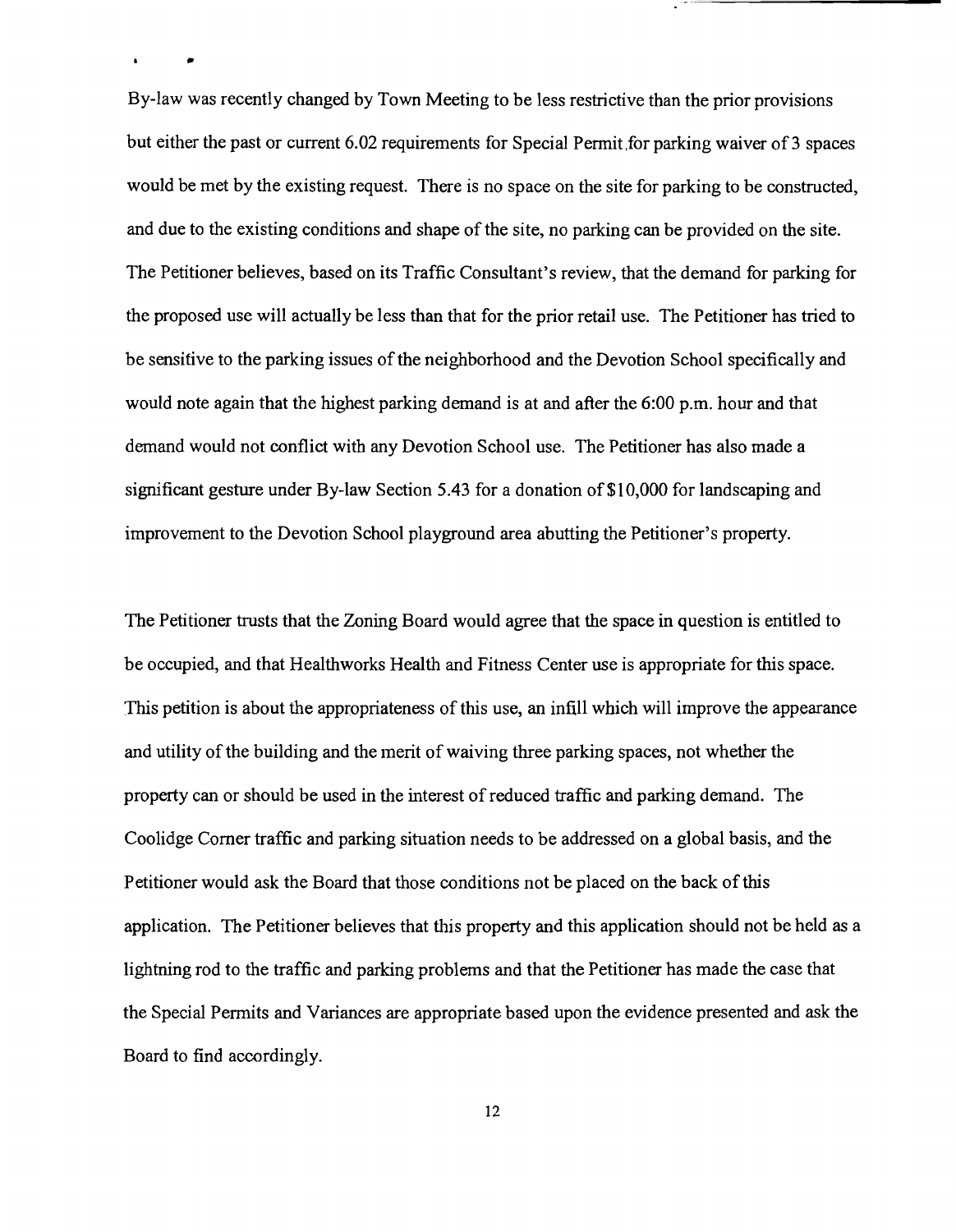The Chair then reviewed certain procedures with respect to hearing from members of the public and town staff. The Chair read into the record an opposition letter as Exhibit 3 and noted receipt of seven letters of support for the project and of eight (8) additional letters in opposition to the proposal. The Chair then asked for anyone in favor ofthe application who wished to be heard and seeing no hands, moved on to those wishing to be heard in opposition.

 $\ddot{\phantom{1}}$ 

The Chair then recognized Scott Gladstone, who wished to submit a traffic report and speak on behalf ofhis client, Bodyscapes. The traffic report was received and marked as Exhibit 5. Mr. Gladstone introduced himself as an attorney and Town Meeting member in Brookline. He noted that Bodyscapes operates a fitness facility on Beacon Street, in the Coolidge Comer area. Mr. Gladstone noted that the Petitioner deserved to have a tenant and that was better for Brookline and for the tax base, but the question is whether use 18 is the best use for this location. Mr. Gladstone explained to the Board that categorization of this use by Special Permit only was a recognition by Town Meeting of the fact that this use impacts areas and traffic patterns at various times of day. The larger issue which presents itself, according to Mr. Gladstone, is under the Special Permit Criteria Section 9.05, and the adverse effect which this use will have on traffic and parking. While there may be parking available in the morning, the issue is traffic. Mr. Gladstone submitted that the traffic conditions in this area are dangerous and that the proposed use is going to exacerbate drop-off and pick-up issues in the morning and traffic in the evening at the Devotion School. Mr. Gladstone's client, Bodyscapes, is in a new building on Beacon Street that has 20 parking spaces allocated to Bodyscapes' 1200 members. To compare the proposed Healthworks use to Barnes & Noble is not appropriate because Barnes & Noble did not open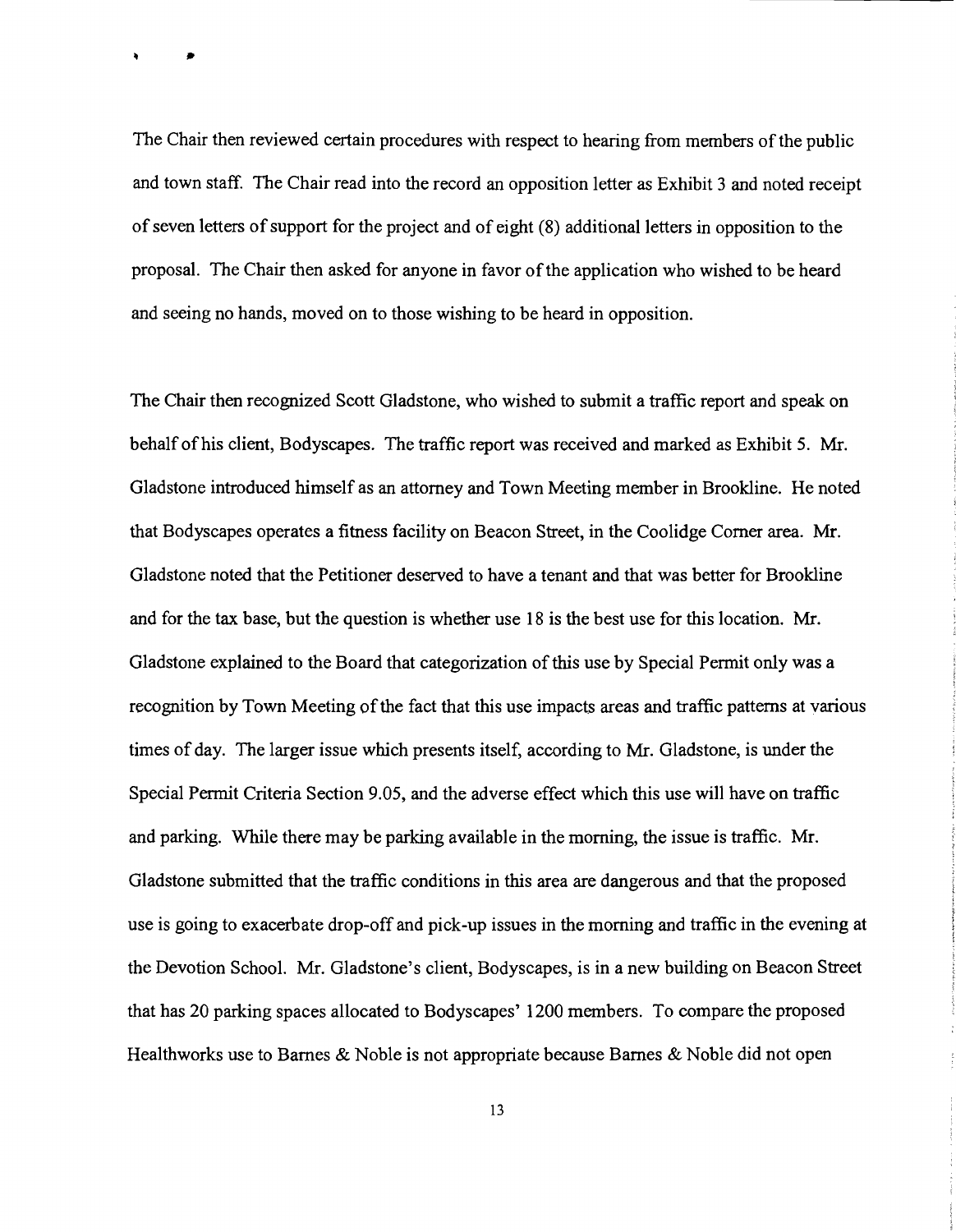$\mathfrak{r}$ 

 $\pmb{\ast}$ 

until 10:00 a.m. Mr. Gladstone submitted that application of industry standards does not work for this location. It is practical parking availability, not actual parking availability. Mr. Gladstone further believes that Healthworks has understated their membership and that the owners need not jump at the first offer to lease the space. There may be opportunities to fill this space with office uses typical for Coolidge Comer. He went on further to say that the 20% rule of 3,000 is 600 members driving to this location and that is a lot of trips. The Transportation Department is on its third attempt to fix this corridor and Mr. Gladstone noted that the traffic study done by the Petitioner was not done at the peak time of health club use. Mr. Gladstone concluded that the situation being created is at the wrong time when Devotion School has its most dramatic impact.

Mr. Gladstone then introduced Sudea Muthy of Traffic Info, his traffic consultant. Mr. Gladstone had previously submitted to the Board with his remarks a traffic study prepared by Mr. Muthy. Mr. Muthy noted that the Petitioner has stated that the parking information for 920 Commonwealth Avenue is applicable to a potential facility in Coolidge Corner. He submitted that the transferring of that information is inappropriate and that traffic census data for transportation around the 920 Commonwealth Avenue location shows a high use of mass transit and walking. Mr. Muthy submitted that the trips disclosed by the Petitioner would actually be lower than the numbers used in the presentation and the demand for parking would become higher than that which the Petitioner reported. Mr. Muthy further noted that the Petitioner has focused on the morning traffic but the peak demand would be between 6:00 and 7:00 p.m. He also submitted that it would be useful for the Town to look at the existing conditions of how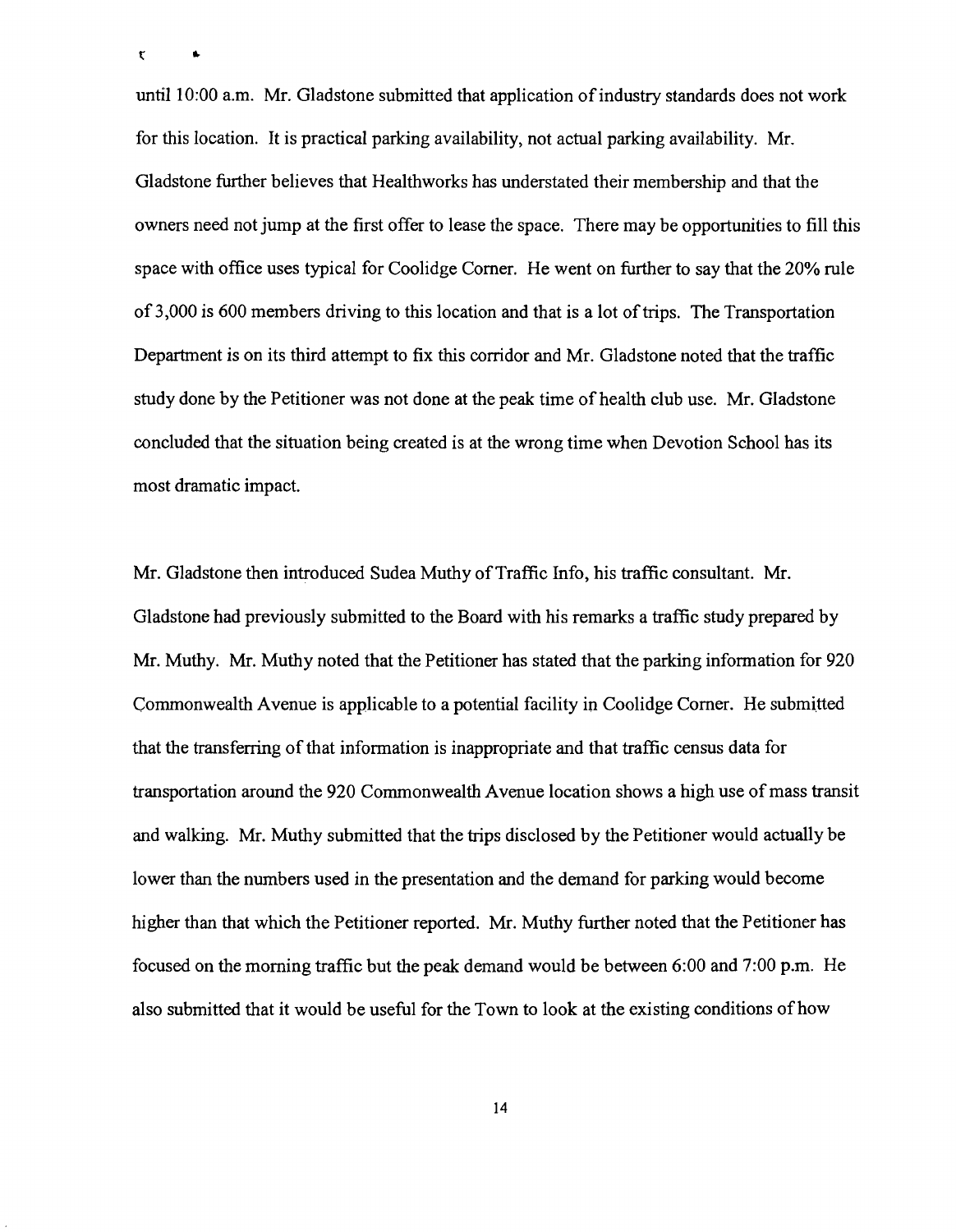many vehicles travel Harvard Street and through Babcock to Harvard and that that information is lacking.

 $\bullet$ 

 $\pmb{\omega}$ 

Mr. Gladstone then concluded remarks on behalfofhis client by asking the Board to recognize that people will drive to the health club on their way to work and coming home from work and that research recognized that phenomenon. Mr. Gladstone acknowledged that Mr. Harrington had a first class business and that unfortunately that would be part of the problem as it was clear that from moving to Coolidge Corner, Mr. Harrington would be hopeful of increasing his membership. Mr. Gladstone compared the 20 spaces available to Bodyscapes in its building to Healthworks having no off-street parking. He submitted that the intensive use would be at exactly the wrong time.

The Chair then asked for comments in opposition from interested parties. Casia Wyner, 31 Gibbs Street, noted that she was a Devotion parent and a member of Healthworks and disagreed with how the current membership base affects the parking at 920. Miss Wyner believes that the Petitioner has misjudged its new membership base. She stated that she lives 4 blocks from the proposed location, but would drive. She stated that the 1 day parking study did not take into account the farmer's market and the study also included Stedman Street, which was reserved for the staff for the Devotion School. Mr. Bruce Wolf of 50 Sussman asked if there would be any noise created which would affect the businesses on the first floor. Mr. Harrington responded that they were going to be very careful on how they have designed the space and intended to be good neighbors. Ms. Starr noted that many of the letters in support which were submitted by the Petitioner and were exhibits entered into the record were from businesses on the first floor. Ms.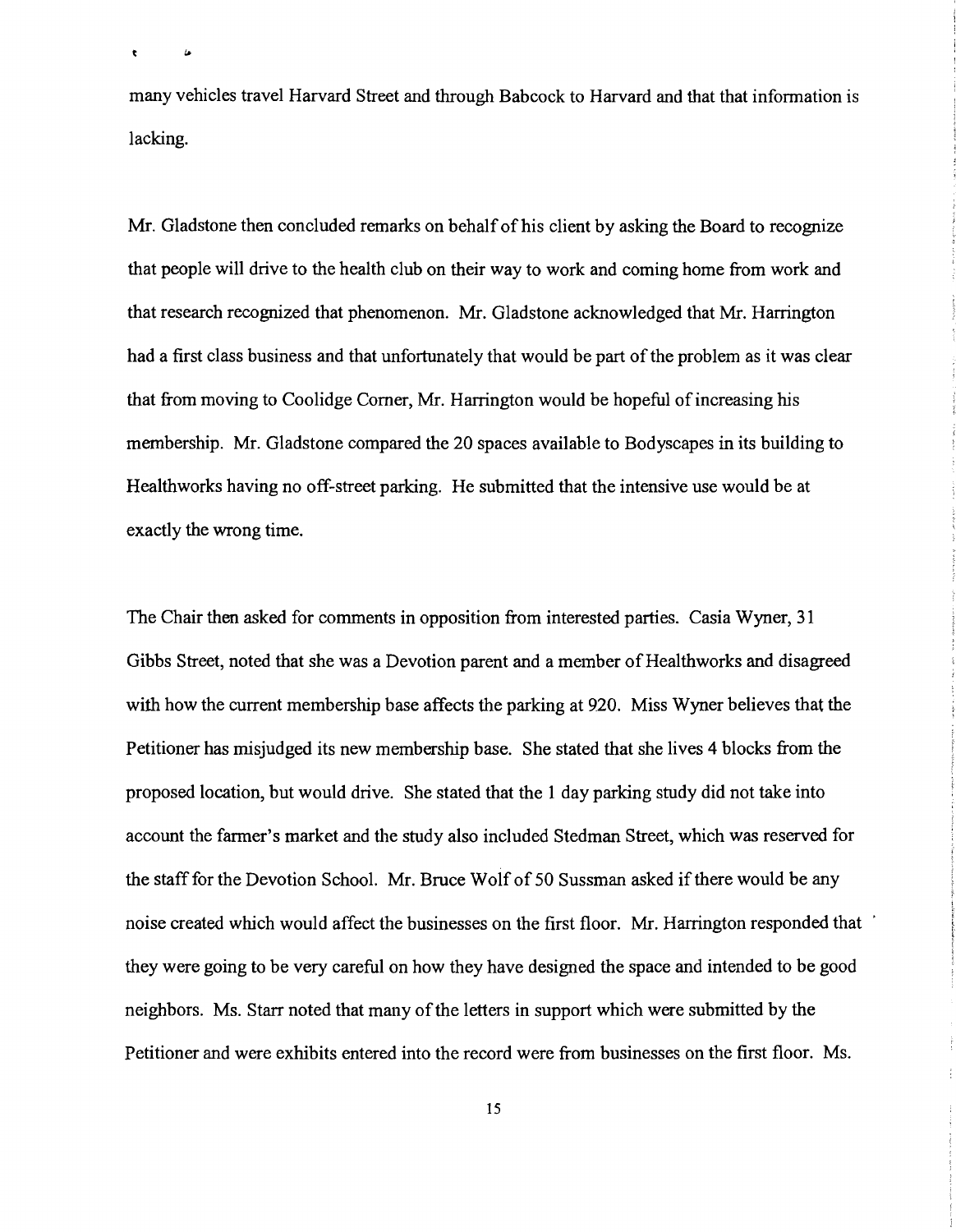Beth Katz, co-chair of the Devotion PTO indicated that there was no designated parking but just permit requirements for teachers, and added that the Transportation Board needed to fast track the issues for parking in the area. Mr. Lilienthal responded to Ms. Katz that Mr. Michaud did not include the parking areas on Stedman and Beal Street as part of its parking count, only the parking lots and non-reserved metered streets/spaces. Mr. Lilienthal also noted that while he respected Mr. Gladstone's comments, he did not agree with them and noted that if Mr. Gladstone's parking and traffic issues were accepted, they would apply everywhere in Coolidge Comer and there would be nowhere in the Coolidge Comer area where a health club would be permitted under Use 18.

The chair then recognized Lara Curtis on behalf of the Planning Board. Ms. Curtis stated that the Planning Board was supportive of the application and the granting of relief. The majority of the Board felt that it was a positive and vibrant use for the space. The Planning Board did not think that the health club would have different peak hours than it stated, and does not expect there to be a significant conflict with traffic for drop-offs and pick-ups at the Devotion School. The majority of the members of the Planning Board felt that the approval of the requested relief would not worsen the situation and recommended approval subject to four conditions. The following is from the Planning Board report submitted to the Board with the requested condition.

#### **SITE AND NEIGHBORHOOD**

 $\sqrt{2}$ 

315-335 Harvard Street is a two-story brick commercial building featuring a rounded comer at the intersection of Harvard and Babcock Streets. The north side of the building is bounded by Devotion School and a mural runs the length of the ground story of this façade, which faces the school playground. There are retail and restaurant spaces on the ground floor, including Citizens Bank and Relax the Back, and the second floor, which is the subject of this application, was formerly occupied by Barnes and Noble.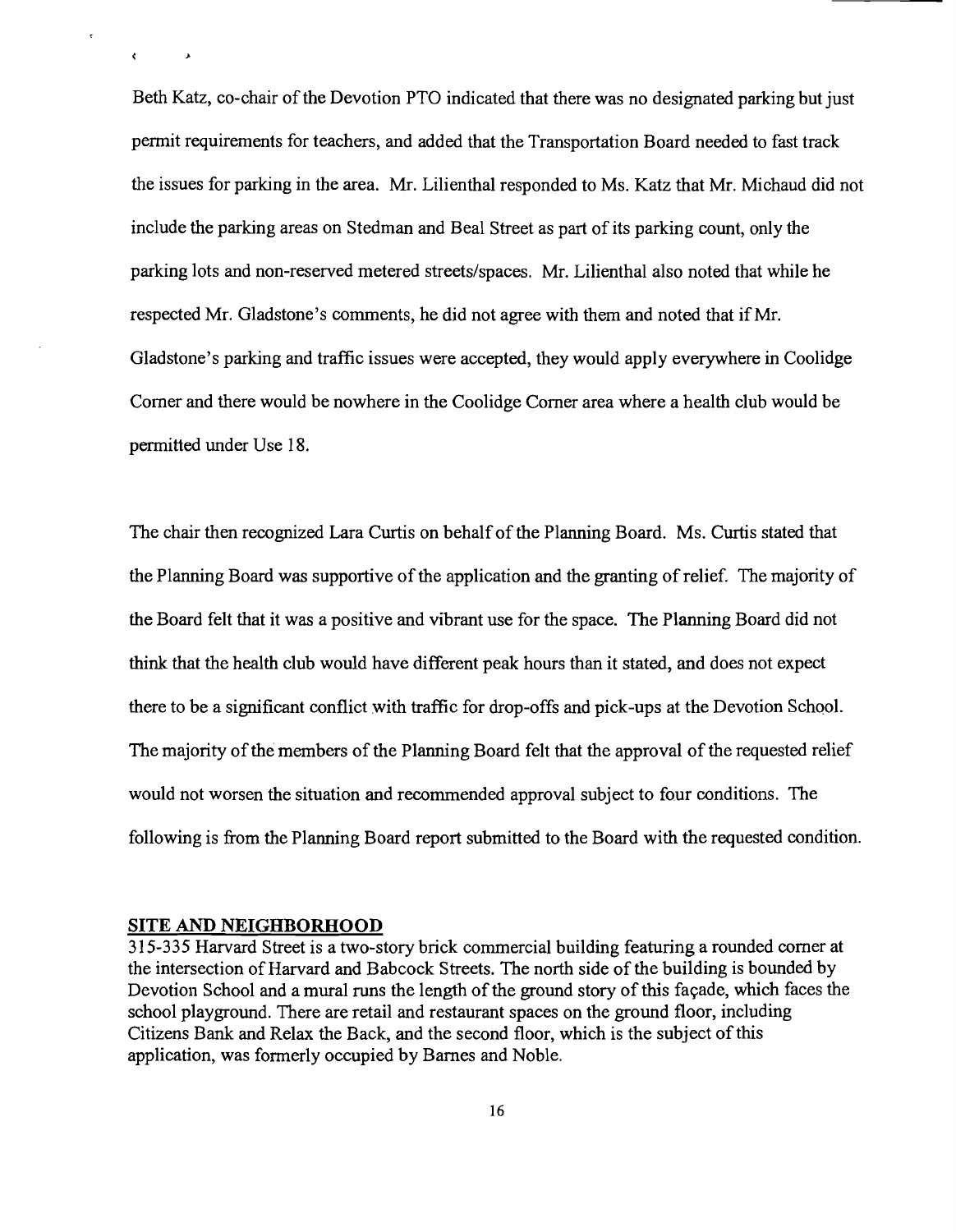#### PETITIONER'S PROPOSAL

 $\epsilon$ 

 $\lambda$ 

The Petitioner, Holmes Nominee Trust, is proposing to construct a one-story addition to fill in a gap on the second floor on the side of the building facing the Devotion School, and change the use on the second floor from retail to a health club. The addition would be 1,933 s.f., approximately 25 feet deep by 70 feet wide. The initial application showed windows on the north façade facing the school yard, but since the lot is on the property line, windows would not conform to the building code. Therefore, the Petitioner has deleted the windows shown in the addition's plans. The front portion of the existing façade has three windows, but the back portion behind the gap has none. The addition will be the same height as the back portion of the building, which is about three feet lower than the roof line on the front portion.

#### PLANNING BOARD COMMENTS

The Planning Board supports this small infill addition and the change of use of the second floor to a health club. The shadows from this small addition are minimal, and the Petitioner has agreed to contribute to improvements at the Devotion School playground. A health club would be a positive, vibrant use for the space, especially considering the unit's size and second floor location. The traffic study submitted by the Petitioner concludes that the traffic impacts are mitigated because the health club has different peak hours from several of the surrounding retail uses, and the health club is willing to subsidize employee META passes to encourage public transit use. The Board expects there will be minimal conflict with Devotion School, and many of the concerns from parents about the drop-off and pick-up process at the school can be alleviated if the issue is brought to the Transportation Board's attention and specific traffic and parking measures are implemented. A health club at this location will not worsen the situation, and will add to the vibrancy of the central business district.

Therefore, the Planning Board recommends approval (5-2) of the requested relief per plans drawn by PCA, and dated 4/12/10, subject to the following conditions:

- 1. Prior to issuance of a building permit, final plans and elevations of the building and addition, including floor plans and details regarding rooftop equipment location, shall be submitted to the Assistant Director for Regulatory Planning for review and approval.
- 2. The health club management shall implement a subsidized employee T-pass program, and evidence of the implementation of such a program shall be submitted to the Assistant Director for Regulatory Planning prior to the issuance of a Certificate of Occupancy.
- 3. Prior to obtaining a Certificate of Occupancy, the Petitioner shall make a contribution in the amount of \$2,500 [or whatever amount the Board of Appeals determines to be commensurate with the relief required] to the Devotion School for improvements to its playground, such as landscaping.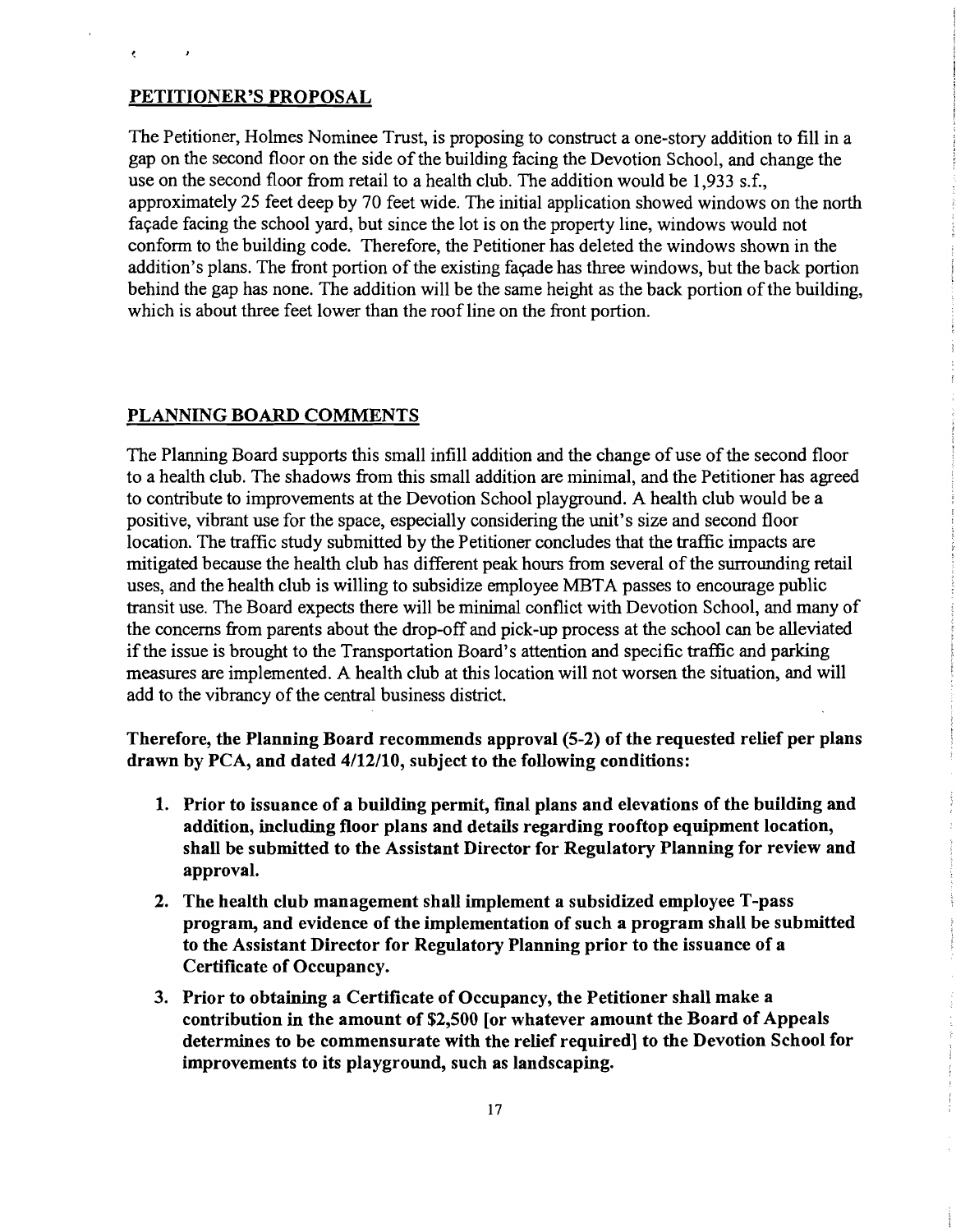4. Prior to obtaining a building permit, the Petitioner shall submit to the Building Commissioner for review and approval for conformance to the Board of Appeals decision: 1) fmal elevations and floor plans stamped and signed by a registered architect or land surveyor, and 2) evidence that the Board of Appeals decision has been recorded at the Registry of Deeds.

Ms. Curtis also noted that the words "land surveyor" should be deleted.

J

 $\bullet$ 

The Board then recognized Mr. Michael Shepard, Building Commissioner, on behalf of the Building Department. Mr. Shepard noted that the Petitioner approached the Building Department with this proposal at the beginning of the year. He also noted that the Special Permit requirements are well founded and that they were minimally concerned about safety to the public when the infill is constructed. Mr. Shepard respectfully suggested that if the Board finds favorably on this application that the first condition be amended to include that the bricks be woven, that the location of the HVAC units and utilities be approved by the Building Department beforehand and that if they are found to be offensive, the department could require screening. Ms. Starr asked Mr. Shepard about the necessity for a construction management plan. Mr. Shepard responded that he did not expect there to be a need for it and felt, recognizing the opposition's concern that it is not the right thing for the right place, that construction would not last long and that the Building Department is supportive of granting the requested relief.

Ms. Starr asked that it be noted for the record that she takes Pilates classes at Bodyscapes and has used the Healthworks facility in Chestnut Hill from time to time but she did not feel that would in any way prejudice her or that it was necessary to recuse herself. There were no objections noted.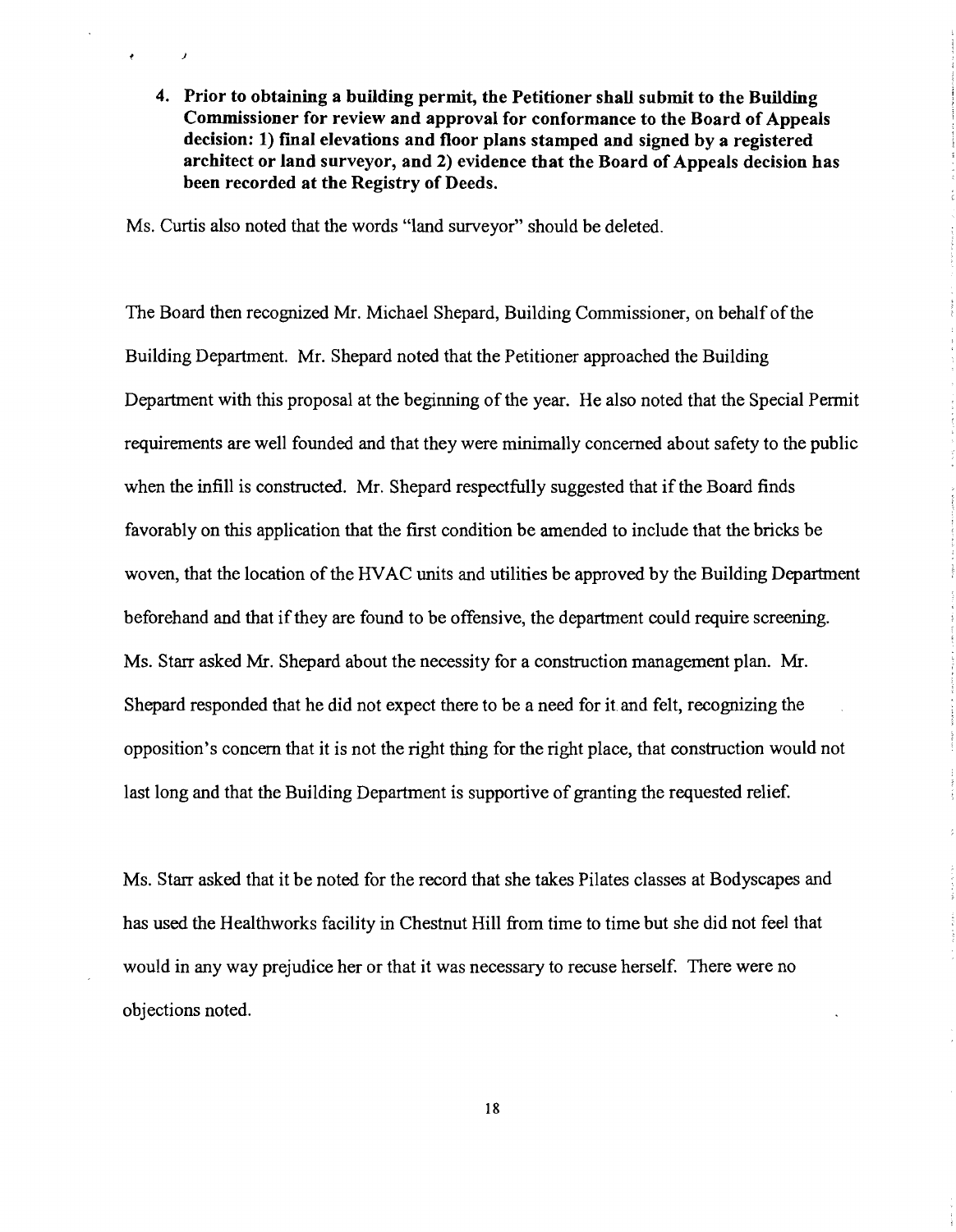Mr. De Vries asked Mr. Shepard if the number of additional parking space waivers required should be rounded down or up, and whether the correct number of spaces was 3 or 4. Mr. Shepard indicated that in this case it would be rounded down. Mr. De Vries also asked the Petitioner when it was anticipated that construction would take place. Mr. Lilienthal responded that they hoped to do the construction during the summer when school is not in session.

The Board then commenced deliberations.

t J

Chair Starr noted that parking was difficult in this area, but believed that the Petitioner has accurately shown the pattern for traffic and parking for health clubs. She noted that this is a women's only gym and that the most intense use is after 5:00 p.m. and would not conflict with pick-up and drop-off from the Devotion School. She noted that she believed it is an appropriate use for the neighborhood; it will be a boon to other businesses in the neighborhood and increase the pedestrian use of various other businesses in the area and believes that it does meet the Special Permit criteria under By-law Section 9.05.

Member De Vries stated that he believes that this is an appropriate use but that the Town should work on establishing a live (not 15 minute) parking drop-off area for drop off for children, but that this would not be a requirement or condition of approval but communicated to the Traffic Department. Additionally, Mr. De Vries stated, the rooftop utilities should be screened from surrounding streets if it is determined by the Director of Regulatory Planning that such screening is required to avoid unsightly view of the new rooftop utilities.

Member Book asked Ms. Curtis if the Traffic Department had been consulted and Ms. Curtis said that she was not aware of any consultation, but that Ms. Selkoe might have sent the application to the Traffic Department. Chair Starr stated that the request for parking drop-off and pick-up areas should be forwarded from the Devotion School PTO to the Traffic Department.

Member Book asked Mr. Harrington what the likely number of members would be, and Mr. Harrington stated that he believed that the current membership was approximately what they anticipated, and that the size of the space would dictate the number of members. Mr. Harrington noted that many services at 920 Commonwealth Avenue would be eliminated from the 325 Harvard location. Member Book then stated that with respect to the question about whether the parking situation, compared to Barnes & Noble, would be exacerbated, that the Petitioner's traffic study seemed to be reasonable and that early morning hours as compared to evening hours seemed to be low and it did not look like there would be much expansion over prior numbers.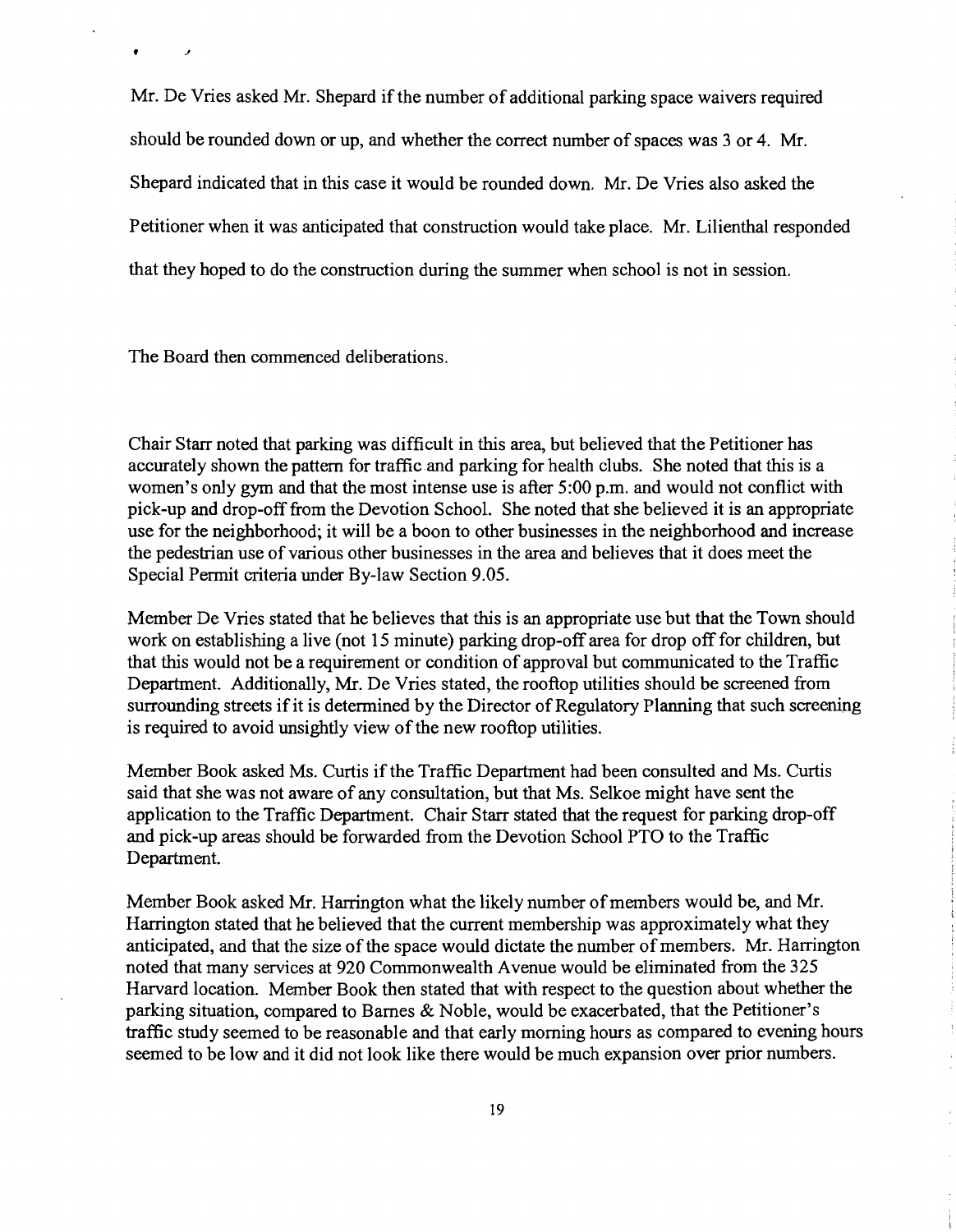Mr. Book was satisfied that the use and the requested relief meet the conditions of Zoning Section 9.05.

The Board then made its findings and decision.

## FINDINGS

 $\overline{1}$ 

 $\bullet$ 

## Section  $4.07 -$  Table of Use # 18 - Health Club

A special pennit is required for a health club in a General Business Zone. The Board finds that the proposed use will no derogate from the intent of the By-Law, will be compatible with other uses in the area and will improve the view of the building from the north. There will be no substantial detrimental affect on parking or traffic.

# Section 5.06.4.b - Environmental Impact and Design Review, and Section 5.09.2.a&h - Environmental Impact and Design Review

A special permit under Environmental Impact and Design Review is required for any structure or use on a lot within 100 feet of Harvard Street or for a non-residential use in a non-residential district with more than 10,000 s.f. The Board finds that all of the standards in subparagraph of Section 5.09.2. a&h have been met and comments on the most relevant as follows:

## Relation of Buildings to Environment

The surrounding buildings on Harvard Street on this side of the block are all two story buildings so that this infill project is in keeping with the character of the neighborhood. Additionally, the roof line of the infill addition will match that of the rear portion of the building and not the taller front portion, which is about three feet higher. This height difference helps break up the length of the building. The Petitioner states that the ground floor mural facing the school yard will be preserved. Shadow studies have been submitted and demonstrate that the added shadow to the Devotion School playground is minimal due to the small size of the addition. Loading and deliveries will likely be lower than a retail use.

## **Circulation**

A traffic study (4/19/10), prepared by MDM Transportation Consultants, concludes that the proposed health club use will likely generate substantially lower trip activity than the previous book store use and will have peak generation periods outside the usual peak weekday hours. Additionally, there is ample public transportation serving Coolidge Comer, as well as public parking in Town-owned lots.

## Section 5.43 - Exceptions to Yard and Setback Regulations

Section 5.70 - Rear Yard Requirements The Board finds that the infill will be constructed in the side yard, however, due to the fact that it is a second story not expanding the footprint within the existing side yard set back, which is a permitted pre-existing non-conformities, and whereas the Petitioner is offering a substantial counterbalancing amenity in the form of a \$10,000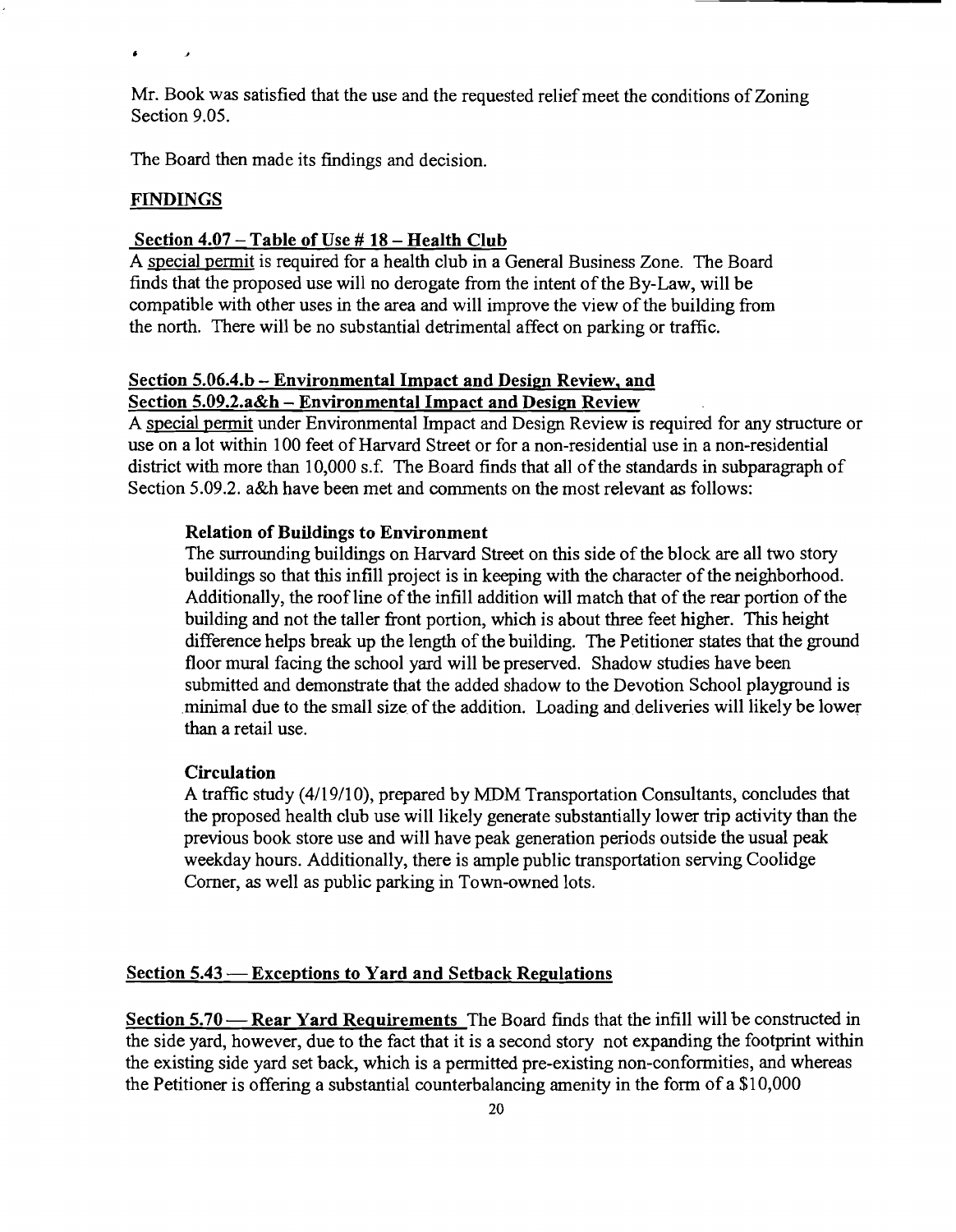•

expenditure for improvement and landscaping of the Devotion School playground in the general northerly area of the proposed use that the relief from the side yard requirement to the extent applicable to a second story infill will not pose a public detriment and is merited. It is further found that the use of the abutting T district which creates a "T" side yard requirement is not a "T" use and that this further merits the requested relief.

| <b>SETBACK</b> | Required        | Existing | Proposed        | Relief                                                |
|----------------|-----------------|----------|-----------------|-------------------------------------------------------|
| Side Yard      | 20"             |          |                 | <b>Pre-existing Nonconformity/Special</b><br>Permit** |
| Rear Yard      | יל 1<br>10+L/10 | י 1 ו    | Addition: 32.8' | <b>Complies</b>                                       |

·Although this proposed use is non-residential and a G-1.75 district. the site abuts a Tdistrict to the side, Section 5.64, Side Yards for Non-Dwelling Uses In Business or Industrial Districts applies: where the side lot line abuts an M district. the side yard requirements of the T district. 20 feet in this case, shall apply. Normally, G-1. 75 districts have no side yard requirements for nonresidential uses.

•• Under Section 5.43, a special permit may be issued to waive dimensional requirements if counterbalancing amenities are provided. The Petitioner has stated his willingness to contribute \$10.000.00 to improvements and amenities at the Devotion School in the form of landscaping and playground improvements.

The board finds that the conditions present and the amenity proposed fully justify the granting of the Special Permit which will not create a public detriment and will provide substantial public benefit.

## Sections 6.02 - Table of All Off-Street Parking Requirements (Change of Use, 6.01.2)

The Board finds the additional parking required (3 spaces) is due to the additional infill space, not the change of use. The Board further finds that previous bookstore and the proposed health club have the same parking requirements per square foot: one parking space for every 600 feet, that the waiver of required parking will not substantially increase local parking and traffic demand and that the use will be substantially conducted within the existing building and allowing the infill without requiring the additional three spaces will not create a detriment in the neighborhood.

## Section 6.02.1.b - Off-Street Parking Space Regulations

|         | Required     | Existing | Proposed | Relief                          |
|---------|--------------|----------|----------|---------------------------------|
| Parking | 3 additional |          |          | <b>Special Permit/Variance*</b> |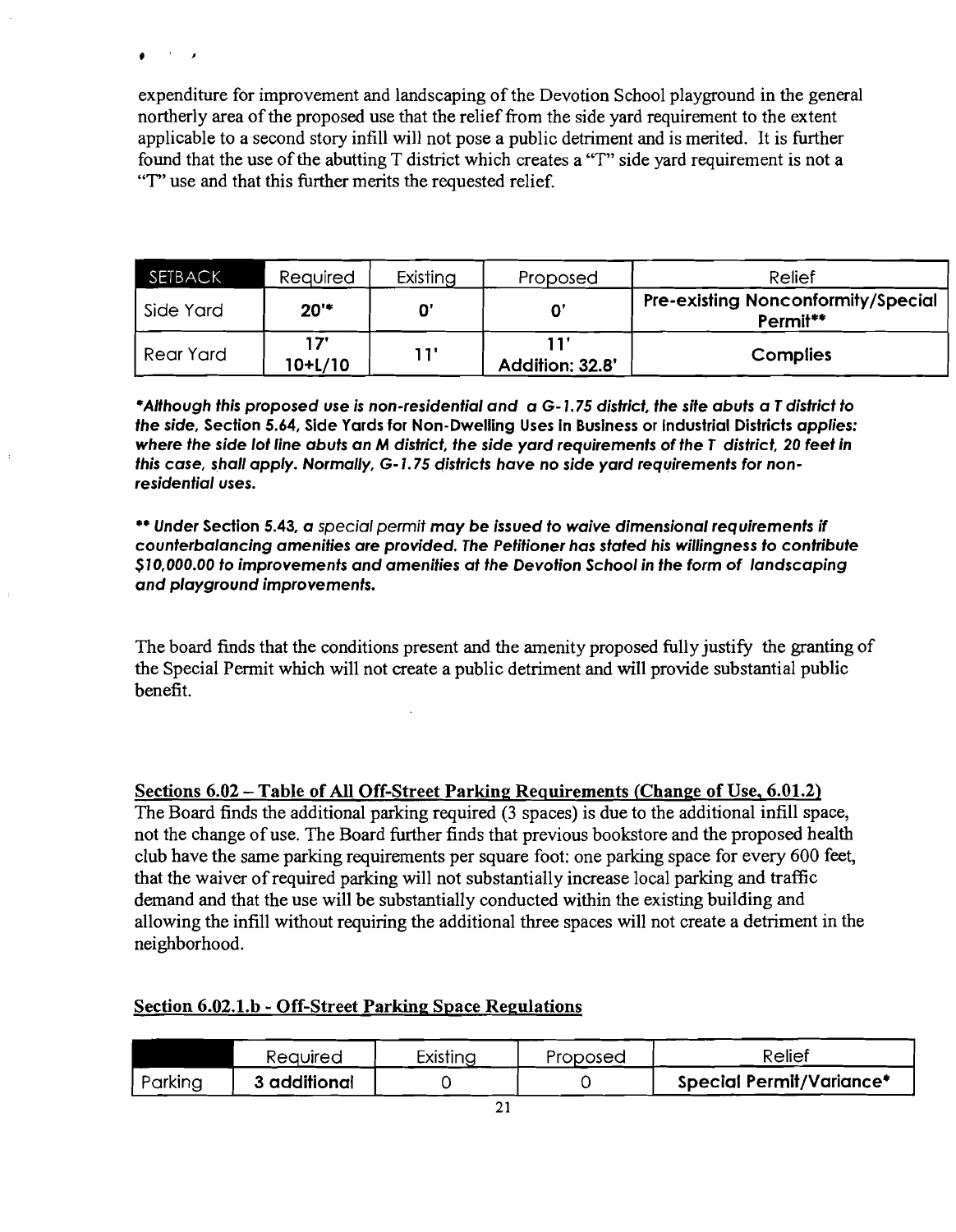وأداد

\*Under Section 6.02.1, the Board of Appeals may issue a special permit to waive an increase in the parking requirement, if the proposed use is being principally conducted in the existing structure and if operating characteristics, peak parking demand. and availability of public parking and transit warrant it. [See Circulation above, under Sec. 5.09.] The infill is only adding 5.6% of additional structure based upon the existing square footage of the building.

The board finds that the proposed use is likely to require less parking than a retail use, and that there is ample parking within walking distance of the location to avoid a substantial increase in traffic and parking and to avoid conflicts with the Devotion School pick-up and drop-offs. The Board further finds that peak hours for the proposed use do not conflict with the drop-off and pick-up hours for the Devotion School.

#### Section 8.02.2 - Alteration or Extension

A special permit is required to alter or enlarge a non-conforming condition. The Board finds that there will be no detriment to the public nor derogation from the intent of the By-law in granting the extension or alteration of the use and structure as requested. The Board further finds that the change of use and the expansion of the non-conforming side yard and parking are not inconsistent with the public interest and finds that the Petitioner should be granted the right to expand the side yard non-conformity and the parking non-conformity in the manner requested.

The Board, having heard all testimony, and after review of the plans submitted, and making the findings set forth above and those required under Section 9.05, voted unanimously, to grant special permits under Sections 4.07, Table of Use #18 for a Health Club; 5.06.4.b, Special District Regulations; 5.09.2.a and h, Design Review; 5.43, Exception to Yard and Setback Requirements for construction of the infill as per plans submitted in a side yard of a GI.15 zone abutting a T District; 6.02.l.b., Waiver of three (3) parking spaces required due to the construction of the infill; and 8.02.2, Alterations or Extension of a Pre-Existing non-conforming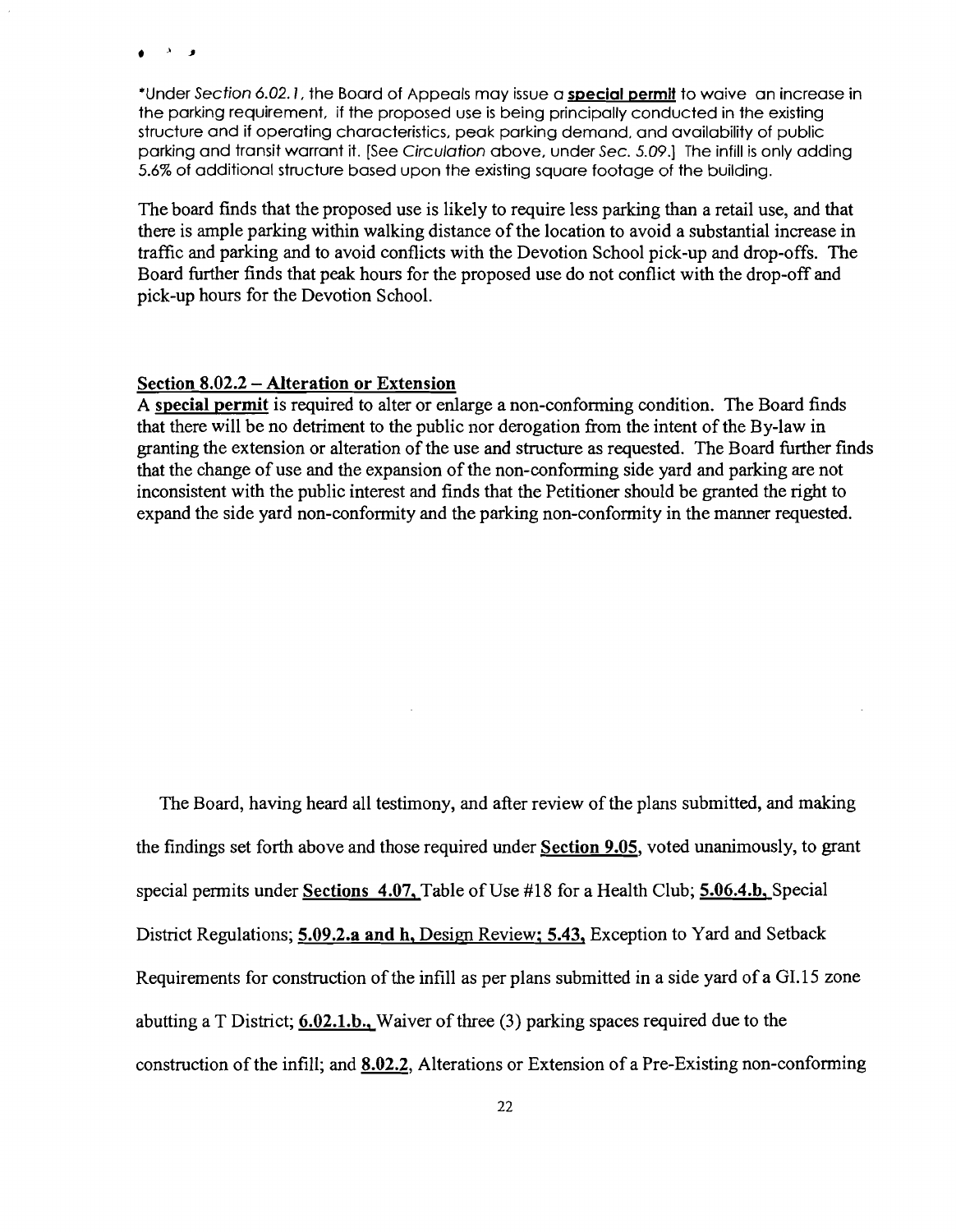• • •

use or structure to allow the proposed addition in the side yard and the change of use with the

following conditions:

- 1. Prior to issuance of a building permit, the petitioner shall submit to the Assistant Director for Regulatory Planning for review and approval: fmal plans and elevations including details regarding the weaving and painting of brickwork of the building and addition by a Registered Architect, also; floor plans; and details regarding rooftop equipment location and screening (should the Assistant Director for Regulatory Planning determine that screening is needed to mitigate unsightly views of new rooftop utilities from the surrounding streets and the Devotion School playground).
- 2. The health club management shall implement a subsidized employee T-pass program, and evidence of the implementation of such a program shall be submitted to the Assistant Director for Regulatory Planning prior to the issuance of a Certificate of Occupancy.
- 3. Prior to obtaining a Certificate of Occupancy, a fund will be established with the Parks and Recreation Department in the amount of \$10,000 to be used for improvements to the Devotion School playground, such as landscaping.
- 4. Prior to obtaining a building permit, the Petitioner shall submit to the Building Commissioner for review and approval for conformance to the Board of Appeals decision: 1) fmal elevations and floor plans stamped and signed by a registered architect, and 2) evidence that the Board of Appeals decision has been recorded at the Registry of Deeds.

Unanimous Decision of The Board of Appeals

mentario Enid Starr, Chairman

Filing Date: June 24, 2010

 $\sim$ .:;j" w  $\pmb{z}$ EL)<br>JOKLINE<br>ERK<br>A II: I  $\Xi$ gy  $\Xi$ ಹೆರ ನ  $\overline{\mathbf{C}}$ u.  $\mathbb{E}$ <br> $\mathbb{E}$ <br> $\mathbb{E}$ <br> $\mathbb{E}$ <br> $\mathbb{E}$ <br> $\mathbb{E}$ <br> $\mathbb{E}$ ह<br>5 ⊜  $2^{\circ}$  ដ